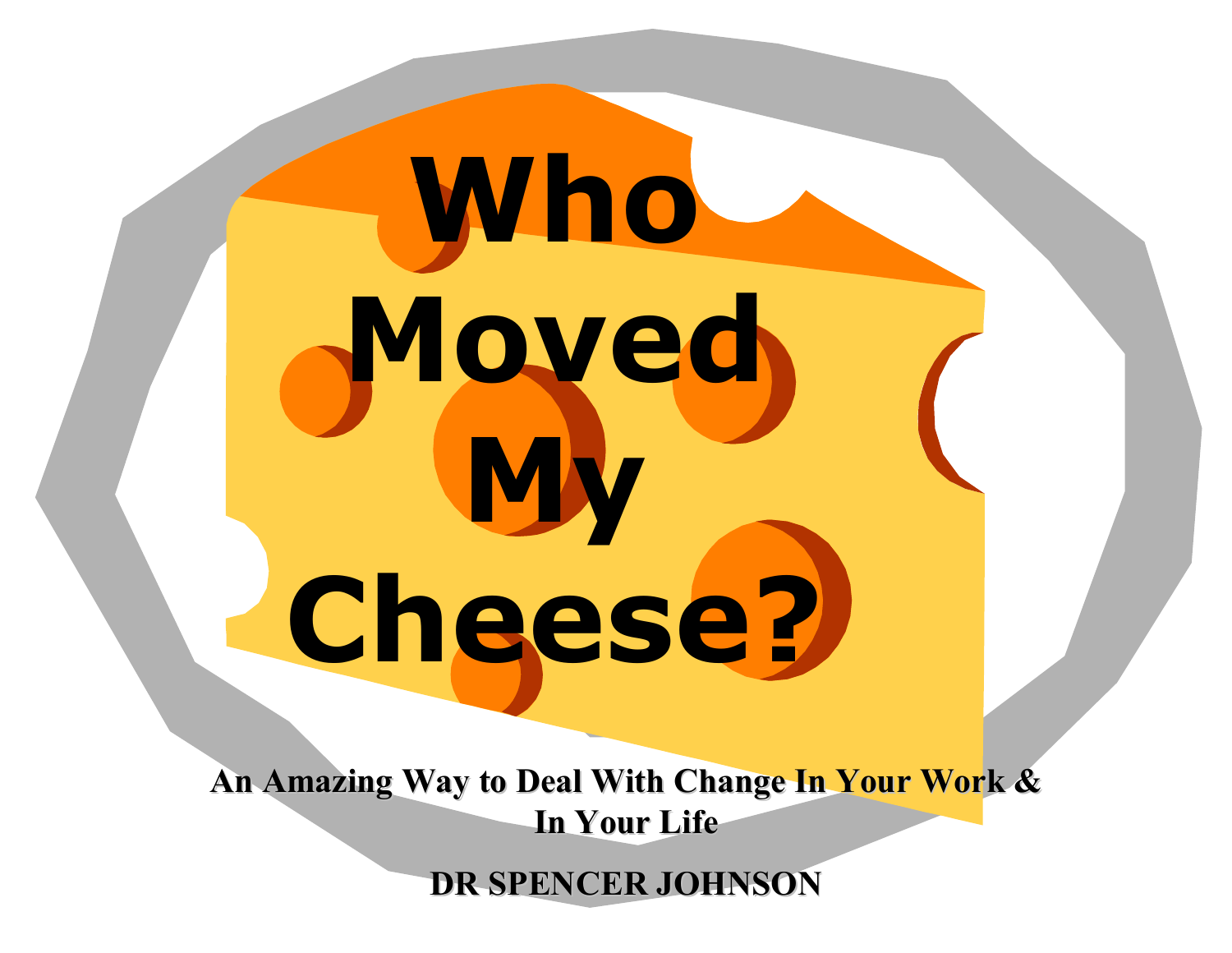

"Cheese" – a metaphor for what we want to have in life, whether it is a job, a relationship, money, a big house, freedom, health, recognition, spiritual peace, or even an activity like jogging or golf.

Each of us has our own idea of what Cheese is, and we pursue it because we believe it makes us happy. If we get it, we often become attached to it. And if we lose it, or it's taken away, it can be traumatic.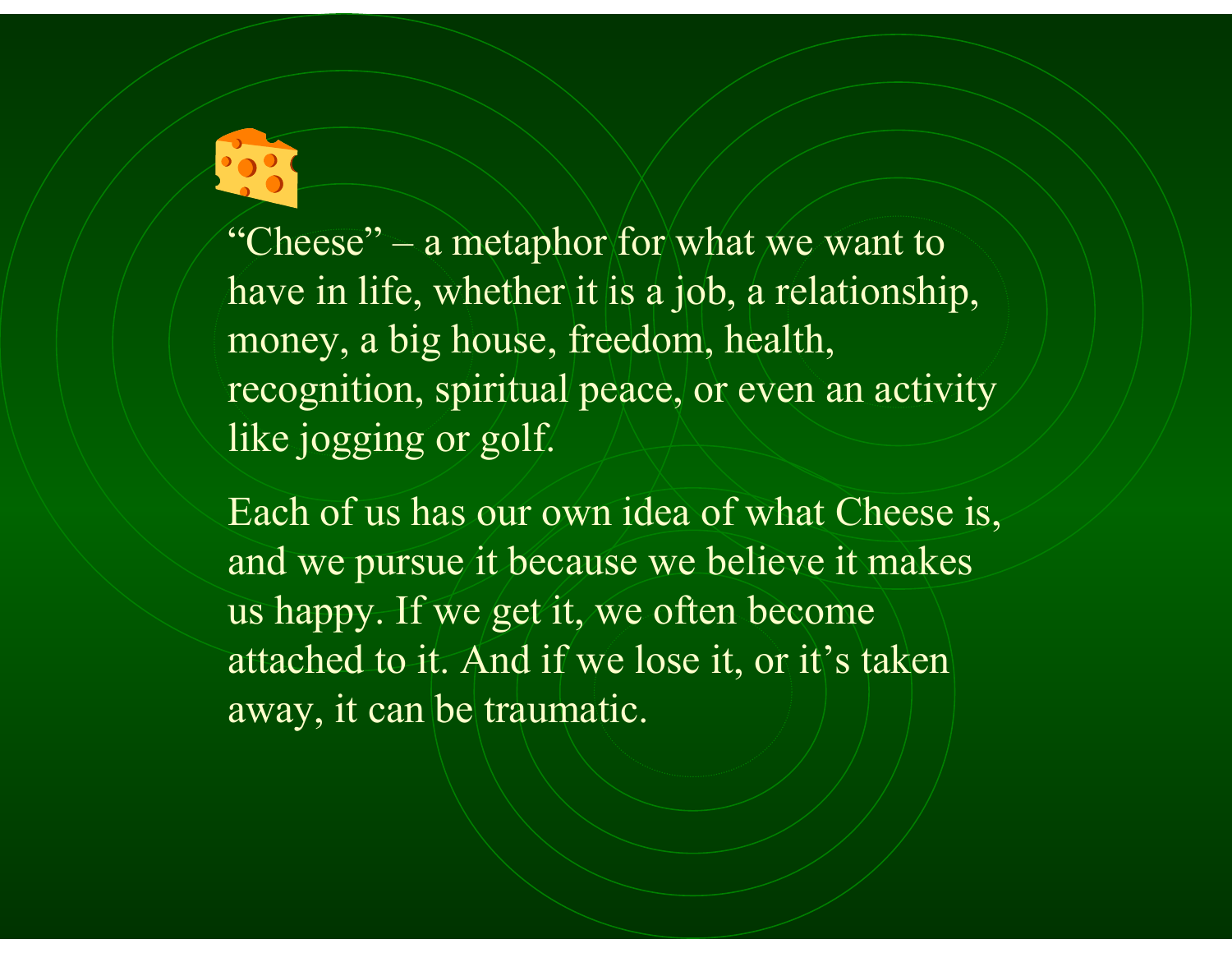ONCE, long ago, there lived 4 little characters who ran through a maze looking for cheese to nourish them & make them happy.

Two were mice named "Sniff" & "Scurry" and two were little people named "Hem" & "Haw".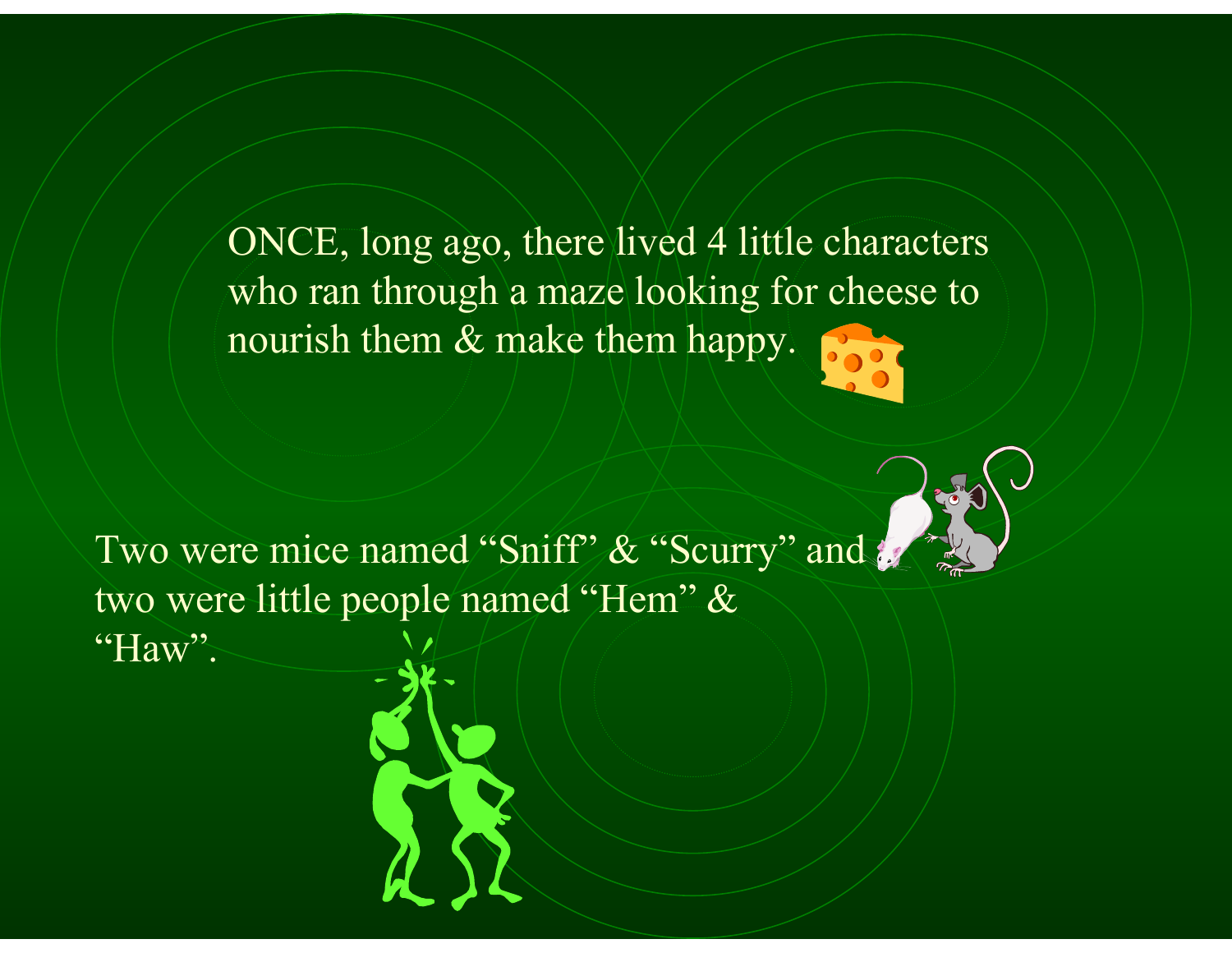Every morning, the mice & the little people dressed in their running gear & headed over to Cheese Station C where they found their own kind of cheese. It was a large store of Cheese that Hem & Haw eventually moved their homes to be closer to it & built a social life around it.

To make themselves feel more at home, Hem & Haw decorated the walls with sayings. One read: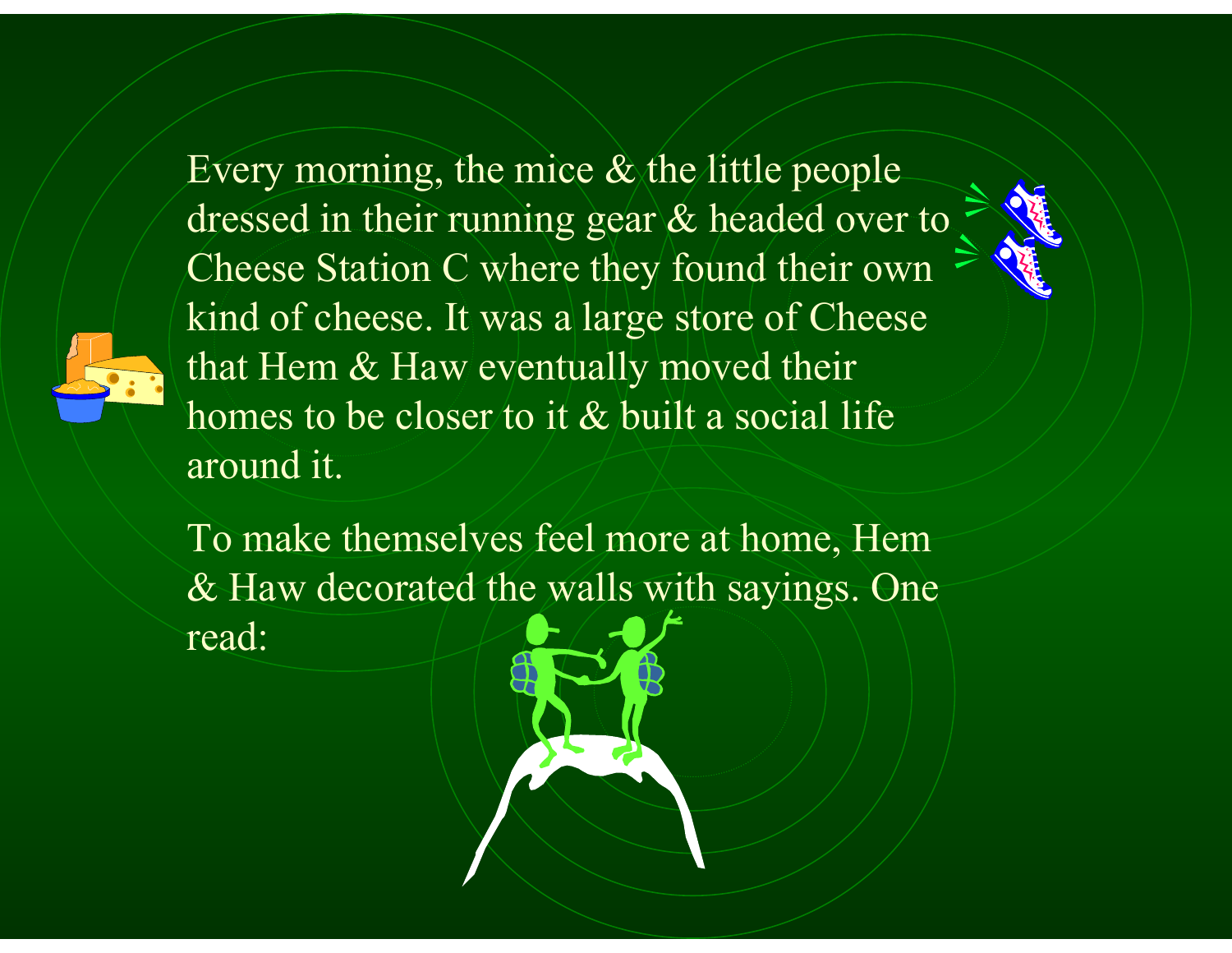# **Having Cheese Having Cheese Makes You Makes You Happy**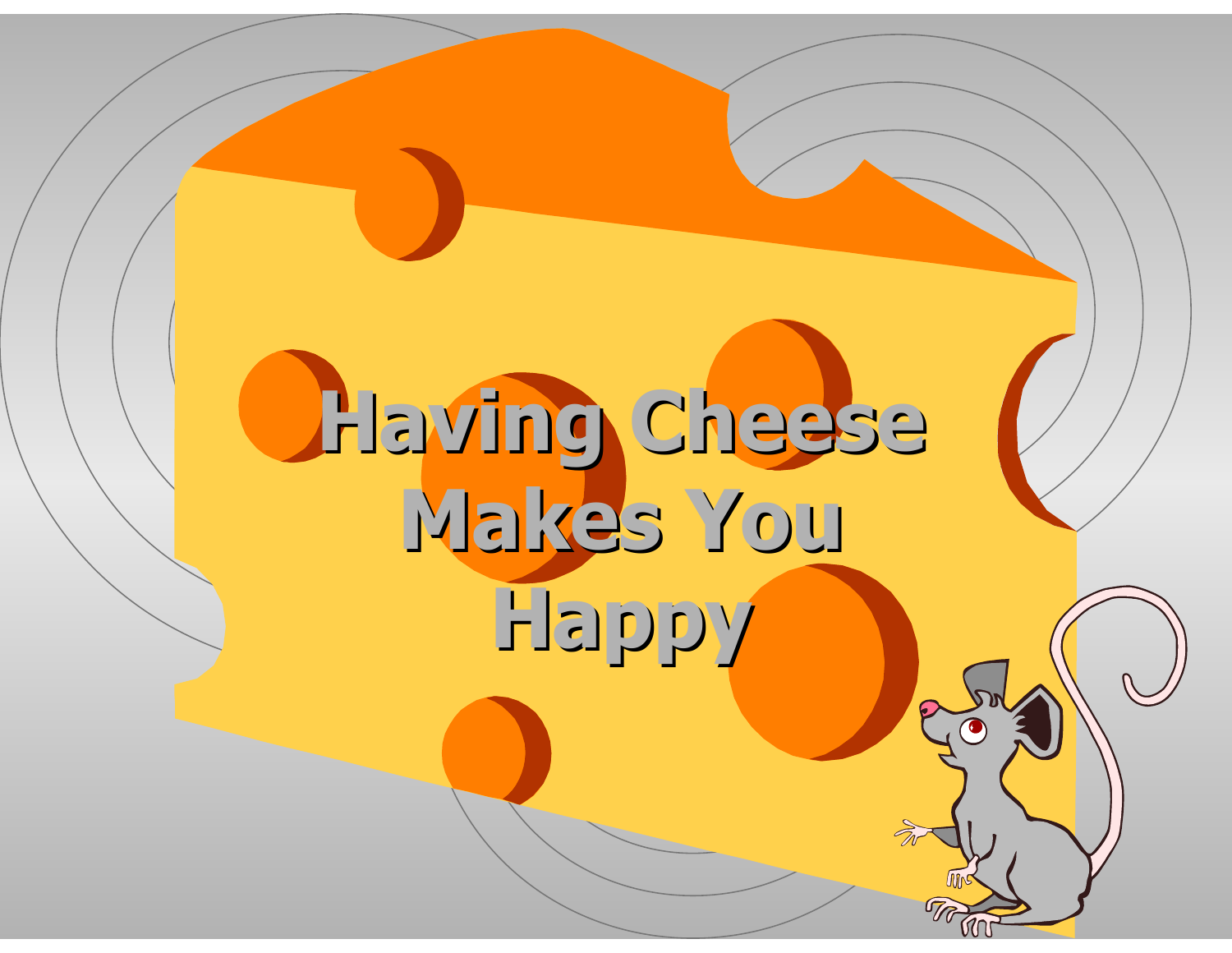One morning, Sniff & Scurry arrived at Cheese Station C & discovered there was no cheese.

They weren't surprised. Since they had noticed the supply of cheese had been getting smaller every day, they were prepared for the inevitable & knew instinctively what to do. They were quickly off in search of New Cheese.



Later that same day, Hem & Haw arrived. "What! No Cheese? Who moved my Cheese? It's not fair!", Hem yelled. They went home that night hungry & discouraged. But before they left, Haw wrote on the wall:

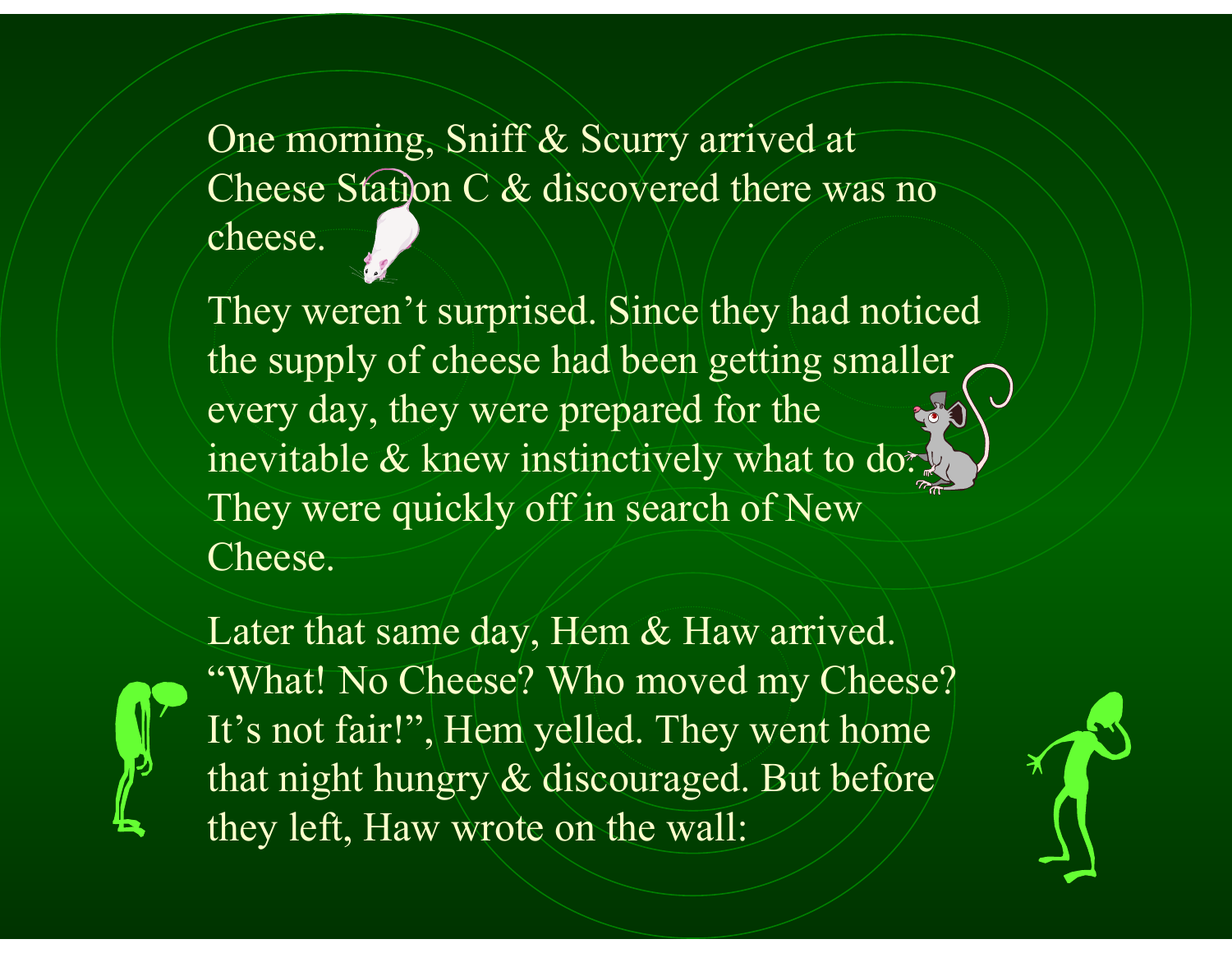# **The More Important The More Important Your Cheese is To Your Cheese is To You, The More You You, The More You**  Want To Hold Onto

**It.**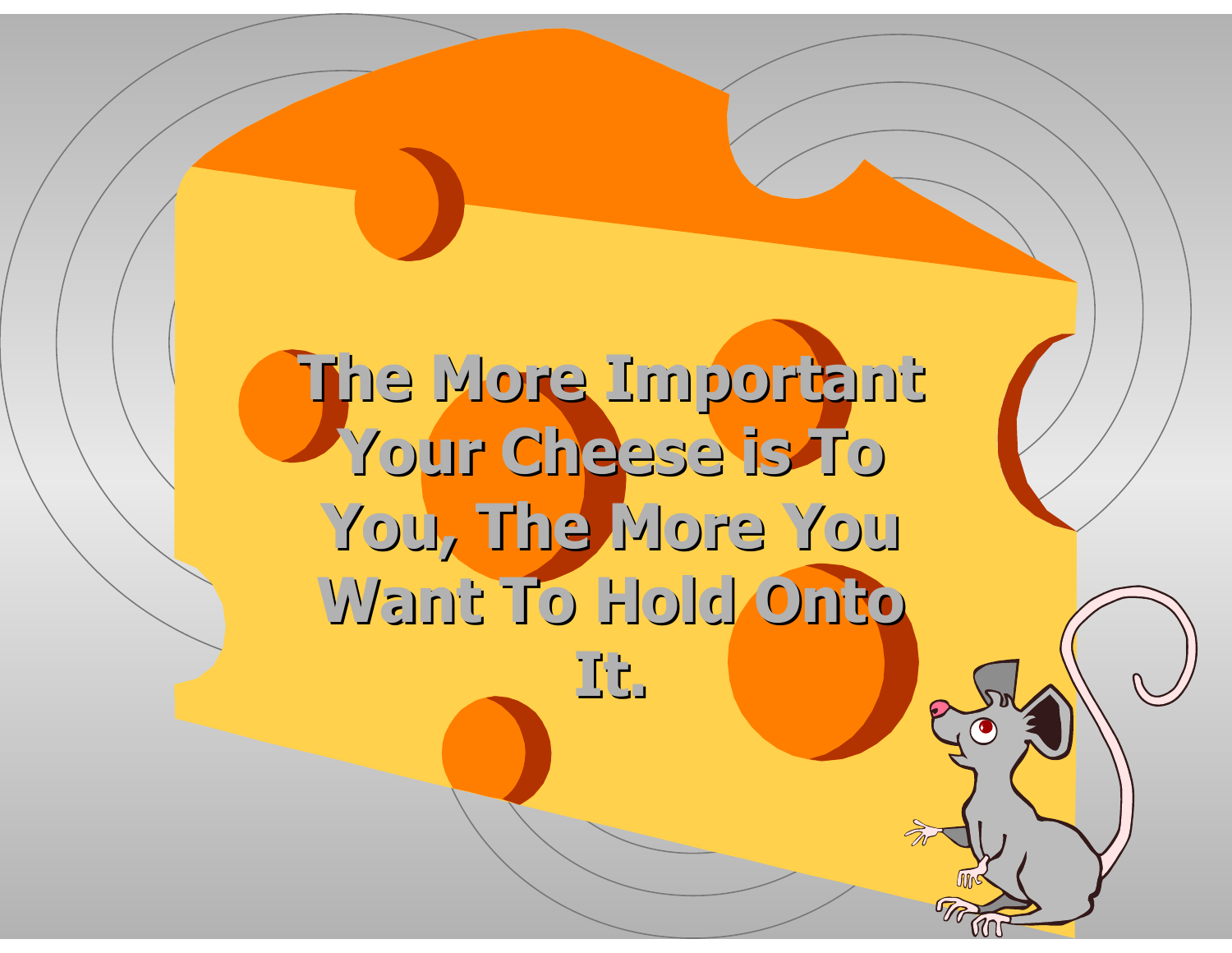The next day Hem & Haw left their homes, & returned to Cheese Station C. But situation hadn't changed. Haw asked, "Where are Sniff" & Scurry? Do you think they know something we don't?" Hem scoffed, "What would they know? They're just simple mice. They just respond to what happens. We're little people. We're smarter."

Haw suggested, "Maybe we should stop analyzing the situation so much and just get going & find some New Cheese.

Haw decided to leave Cheese Station C while Haw was more comfortable staying in the cheeseless Station C. Hem announced, "It's MAZE time!" and wrote: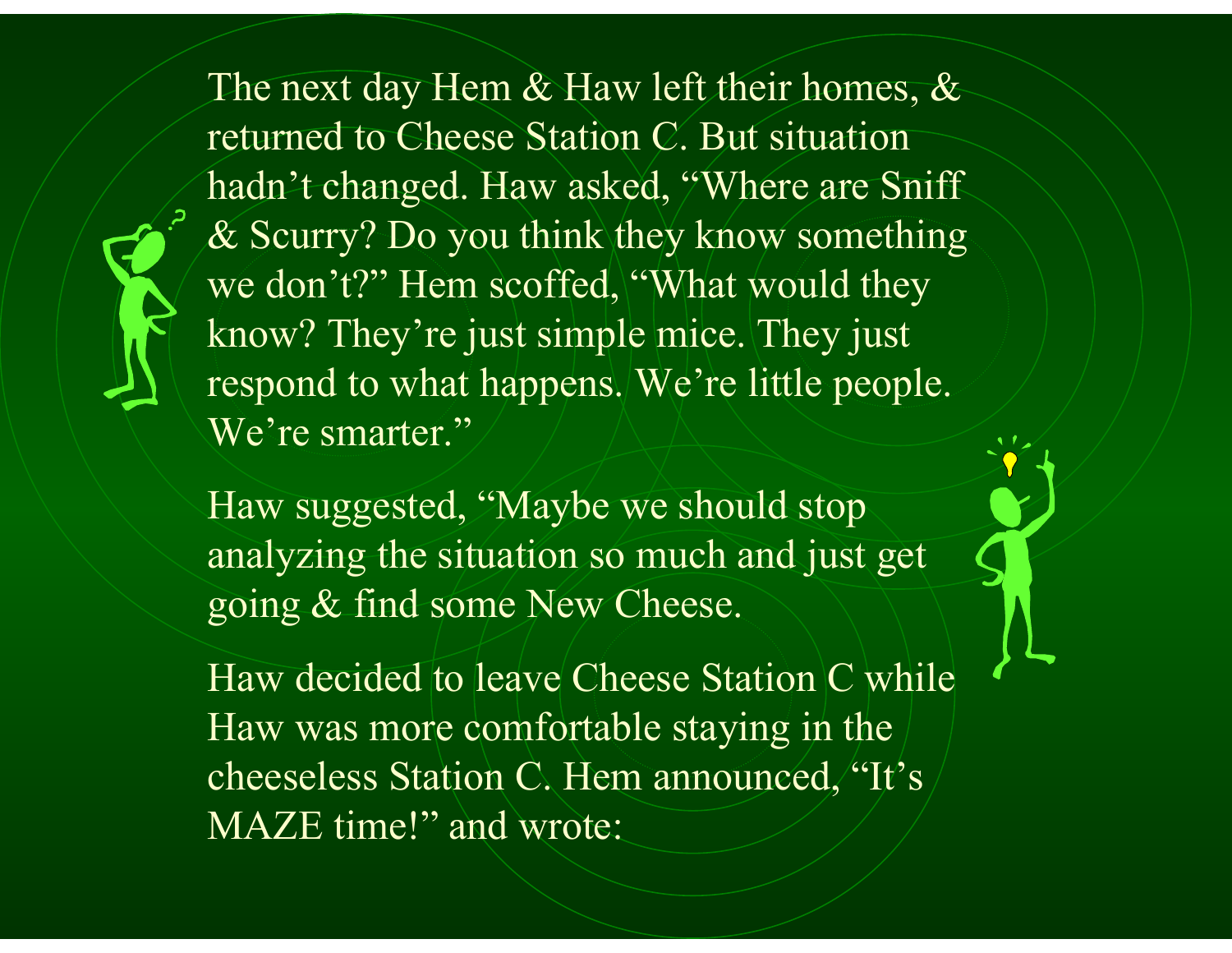# **If You Do Not If You Do Not**  Change, You Can **Become Extinct Become Extinct**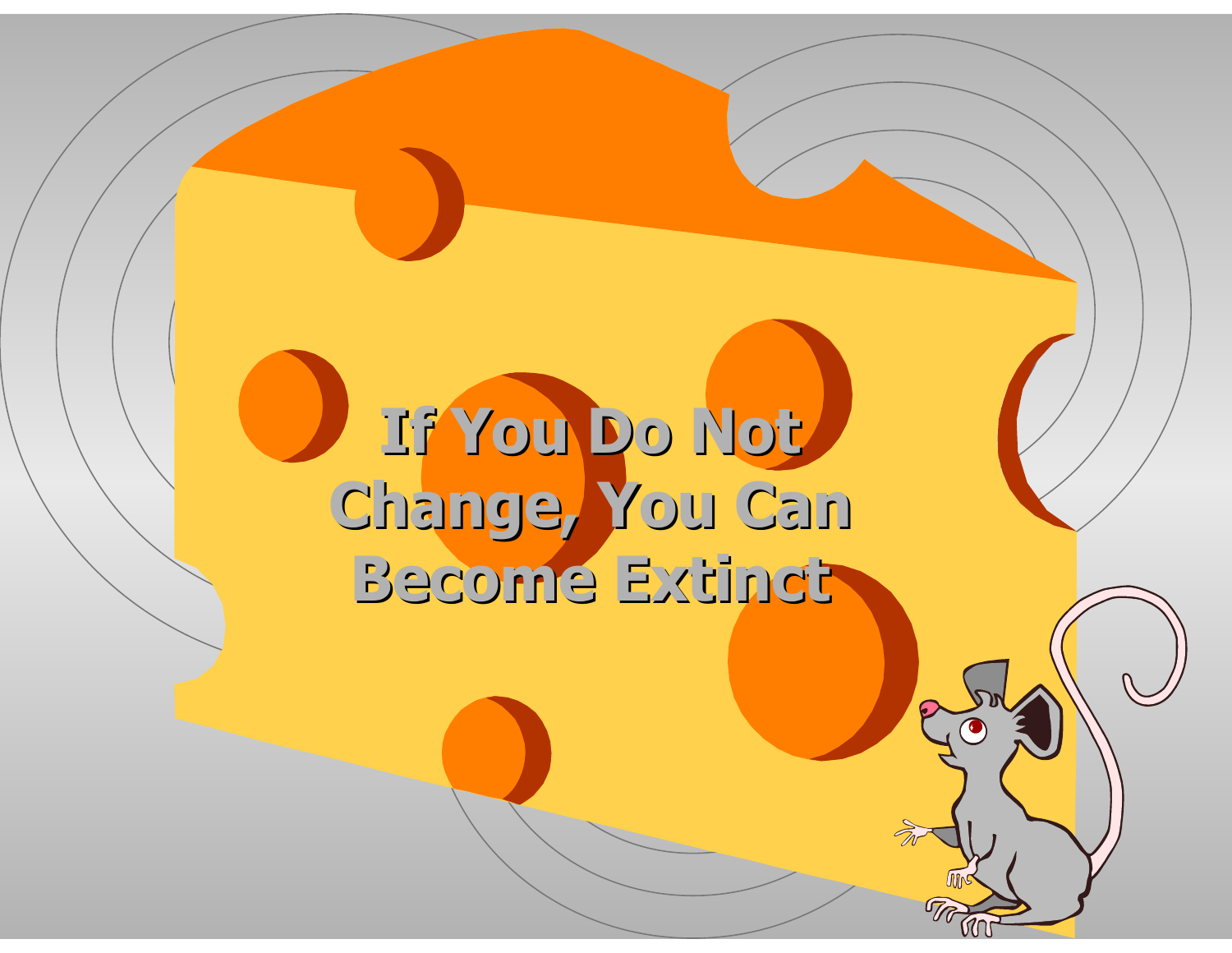Meanwhile, Sniff & Scurry went farther into the maze until they found **Cheese Station N**. They found what they had been looking for: a great supply of New Cheese. It was the biggest store of cheese the mice had ever seen.

Haw on the other hand become more anxious & wondered if he really wanted to go out into the Maze. He wrote a saying on the wall ahead of him & stared at it for some time:

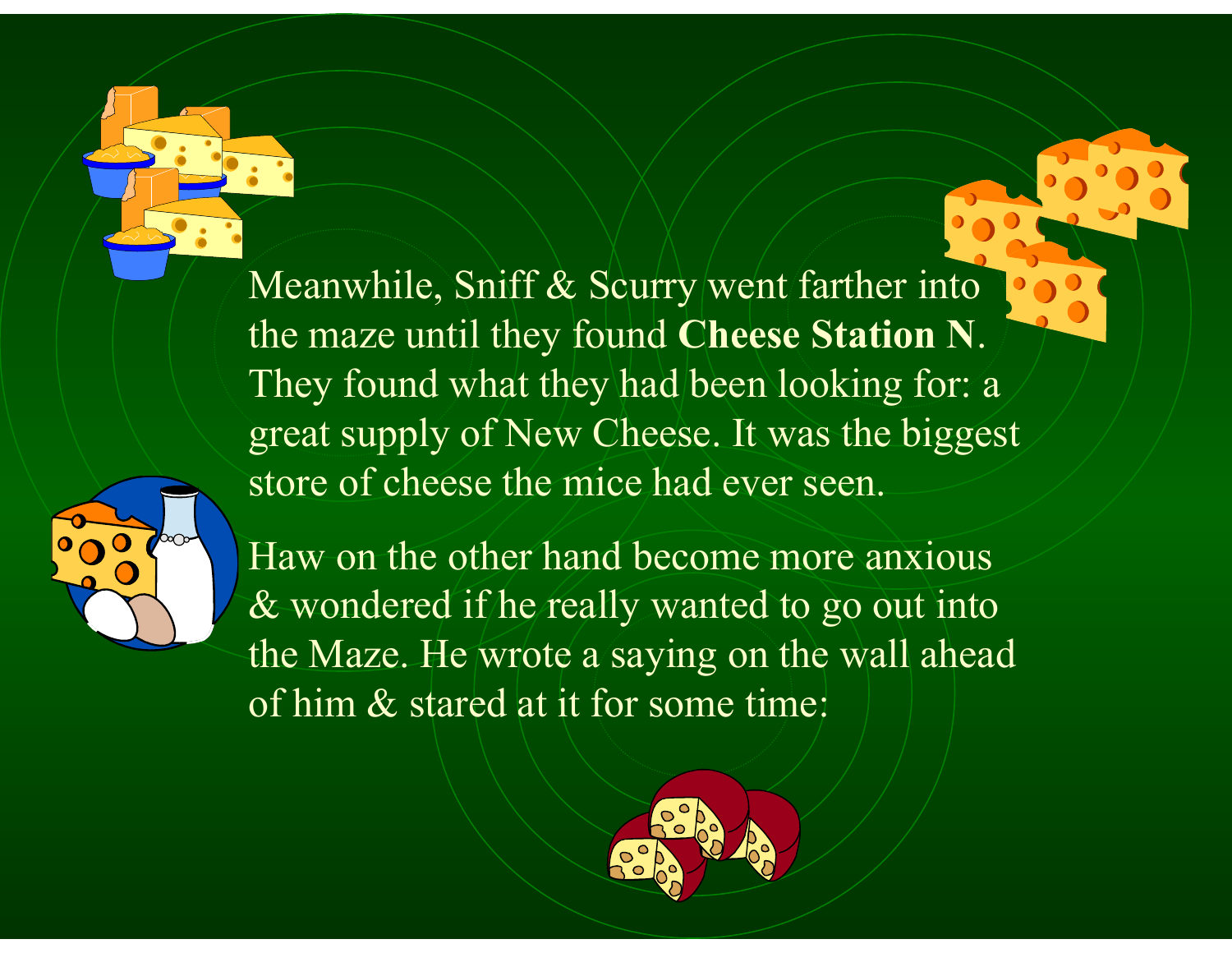### What Would You Do **If You Weren't If You Weren't Afraid? Afraid?**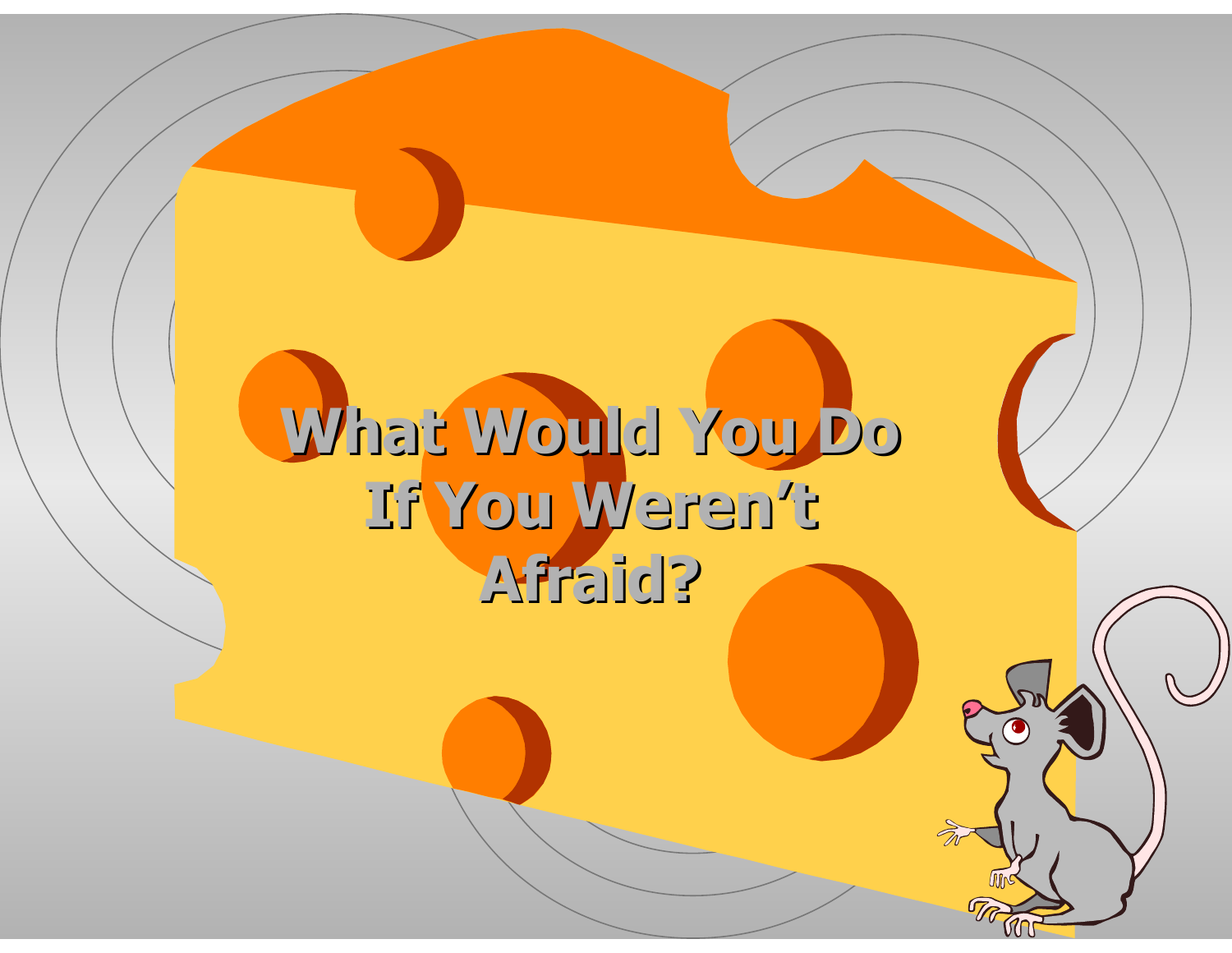Haw now realized that the change probably would not have taken him by surprise if he had been watching what was happening all along and if he had anticipated change. He stopped for a rest & wrote on the wall of the Maze: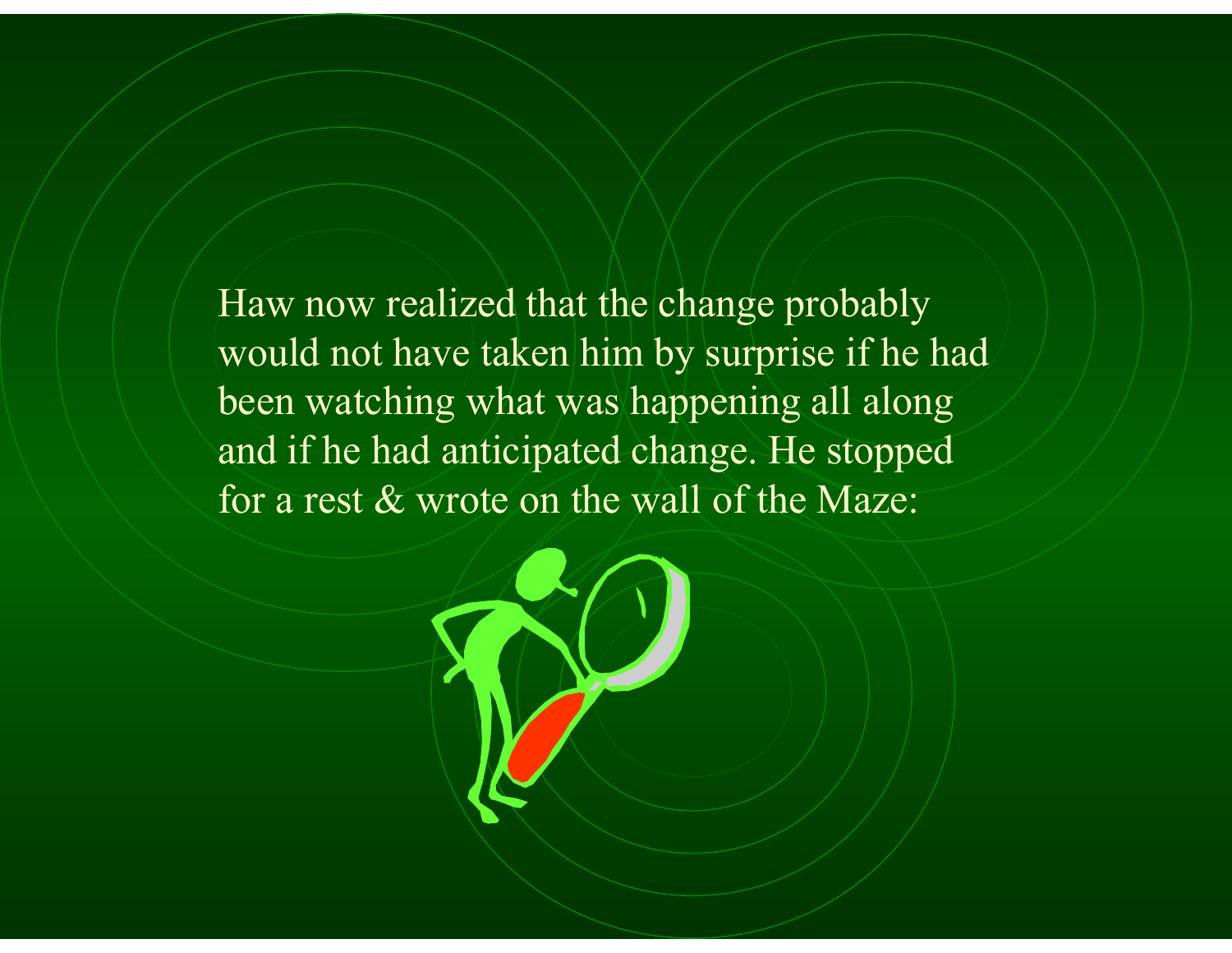### Smell The Cheese **Often So You Know Often So You Know When It Is Getting When It Is Getting Old.**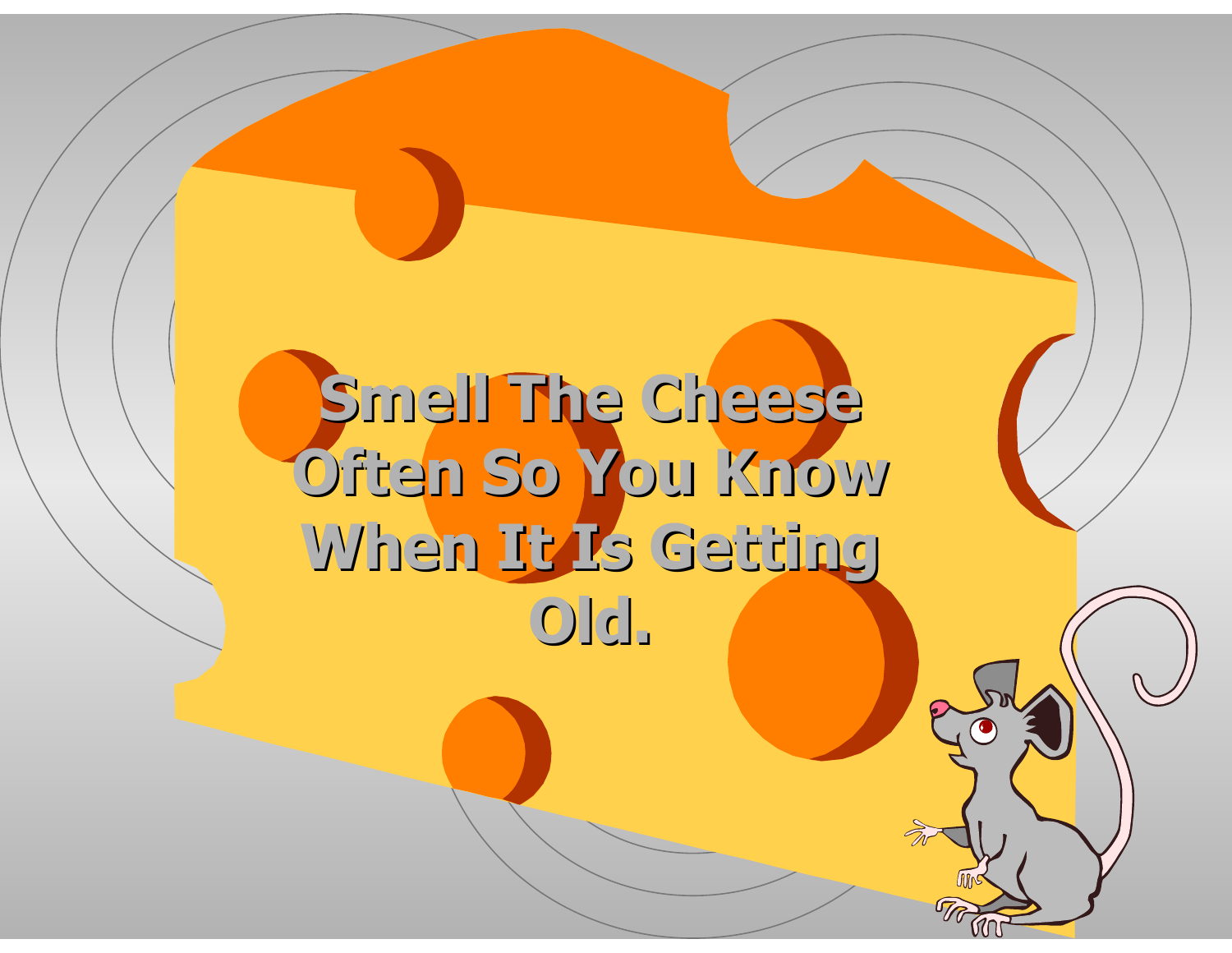

Haw wondered if Hem had moved on, or if he was still paralyzed by his own fears. Then, Haw remembered the times when he had felt his best in the Maze. It was when he was moving along. He wrote: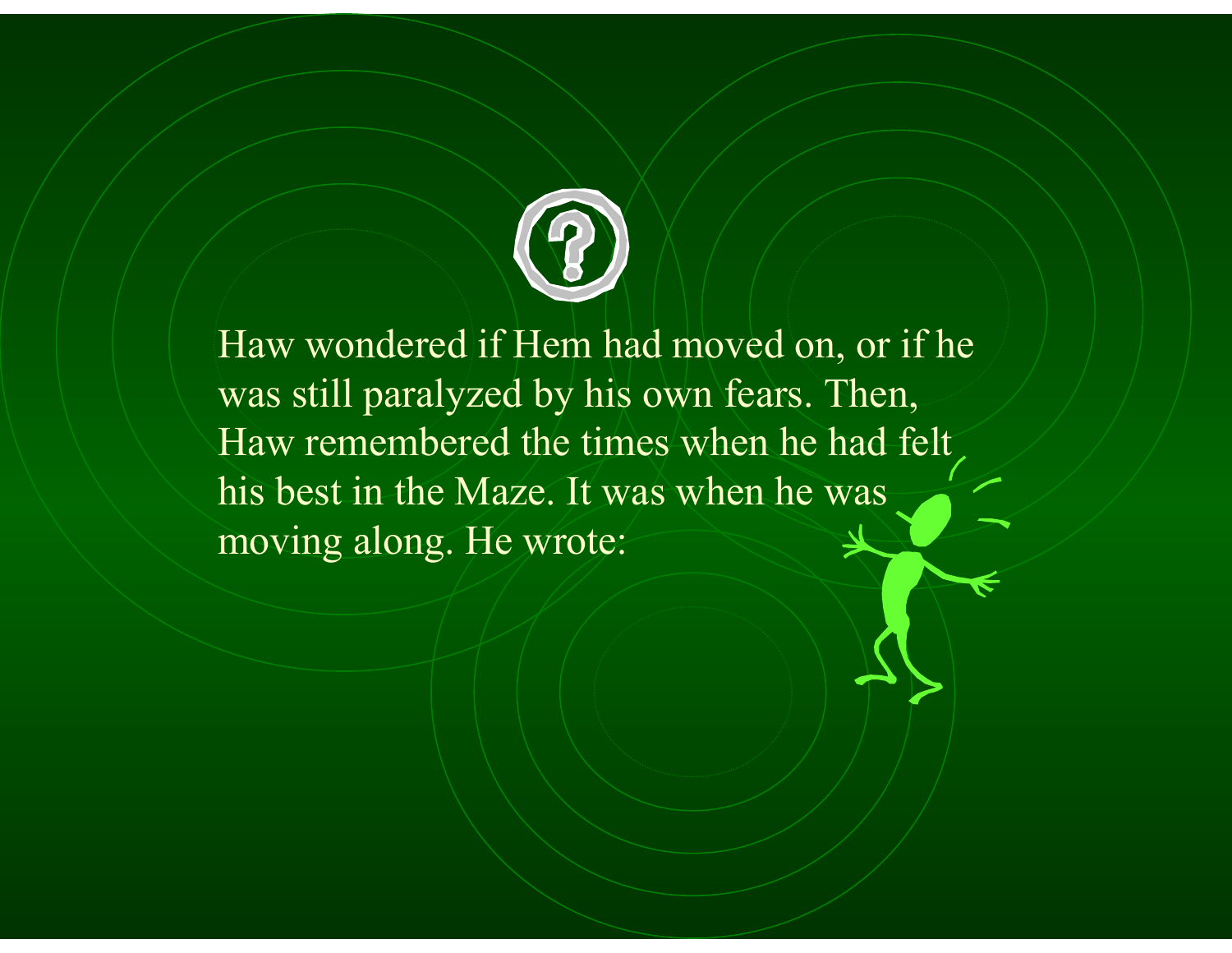#### Movement In A New **Direction Helps You Direction Helps You Find New Cheese. Find New Cheese.**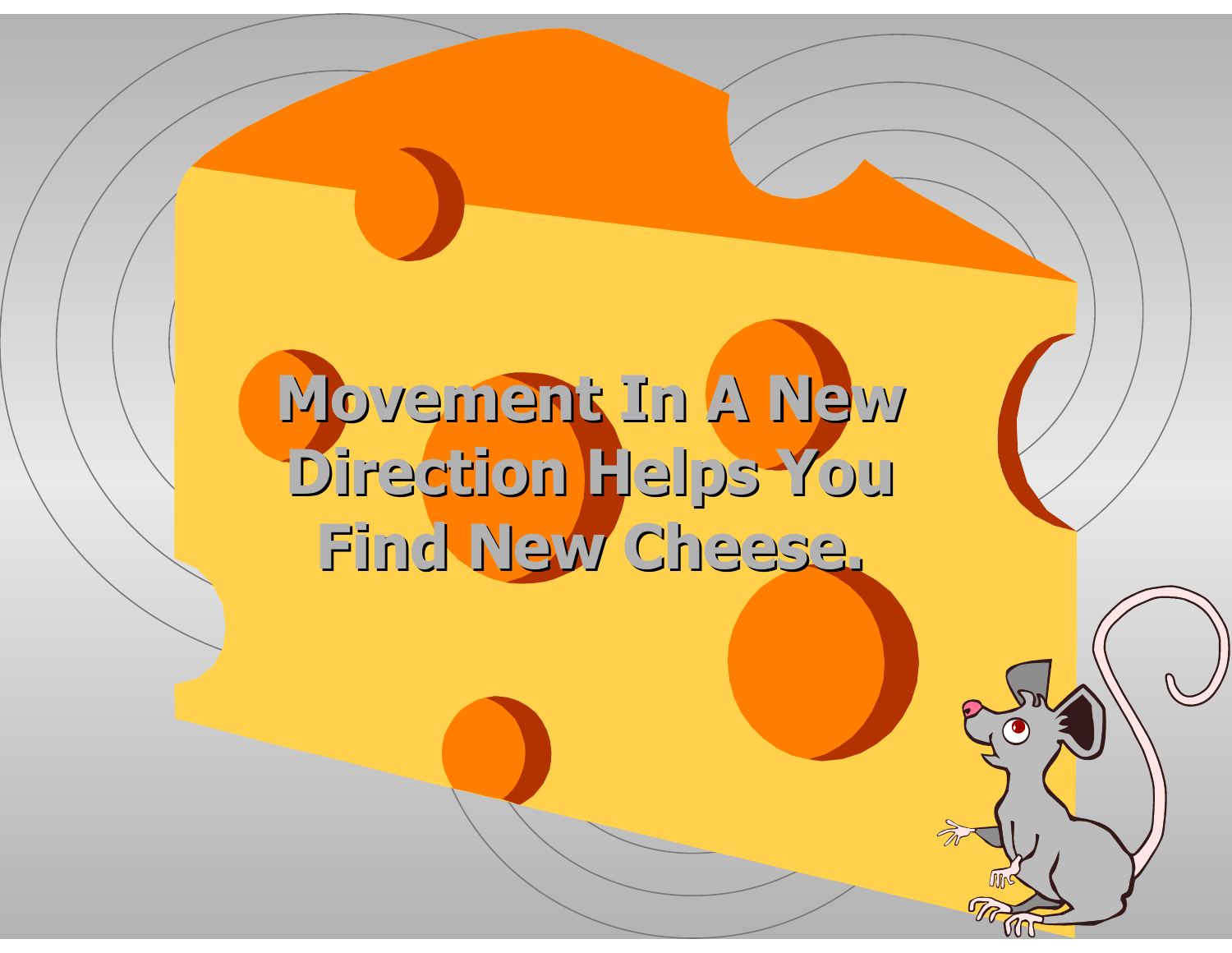As Haw started running down the dark corridor, he began to smile. Haw didn't realize it yet, but he was discovering what nourished his soul. He was letting go & trusting what lay ahead for him, even though he did not know exactly what it was.

To his surprise, Haw started to enjoy himself more & more. He stopped to write again on the wall: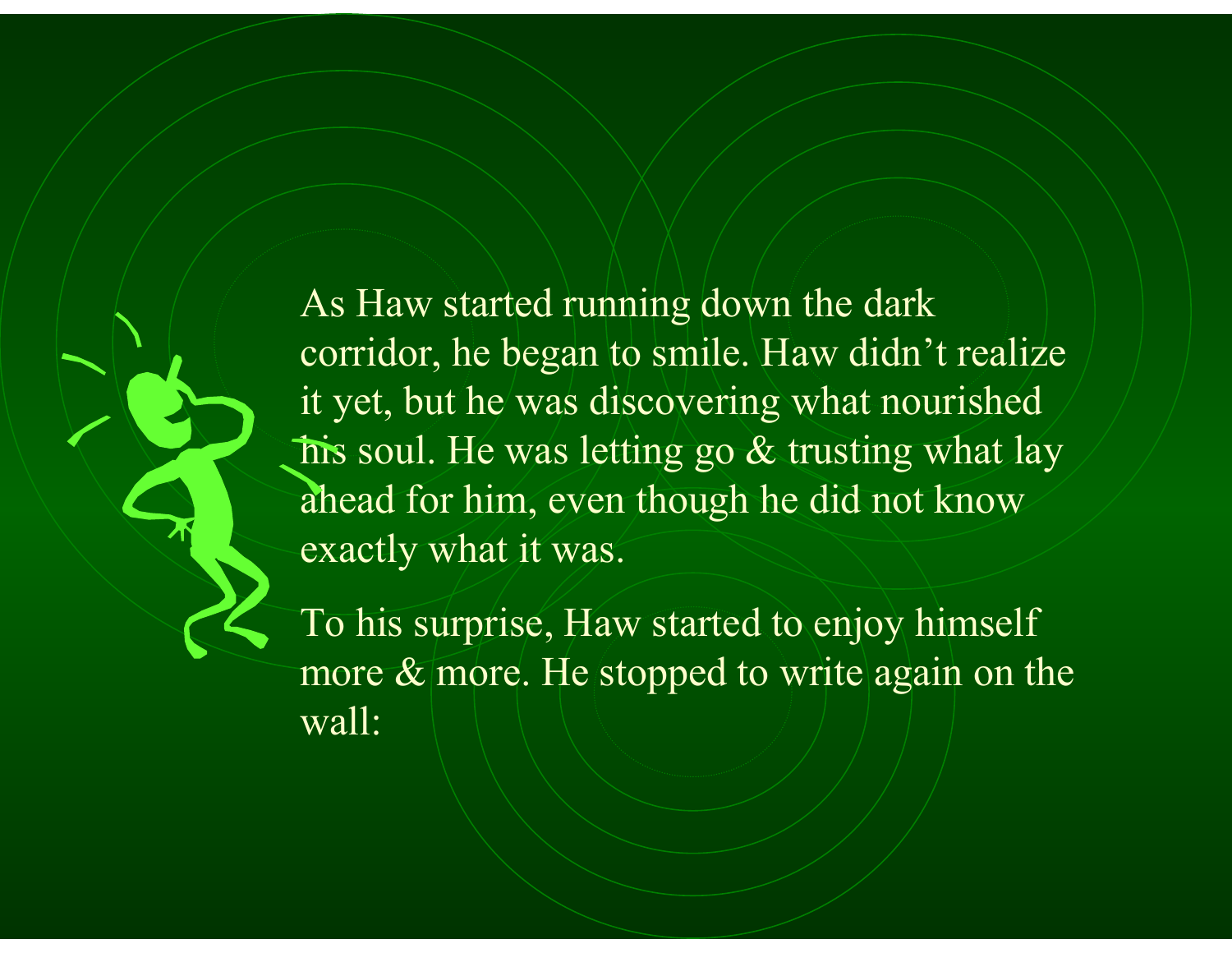#### When You Move **Beyond Your Fear, Beyond Your Fear, You Feel Free. You Feel Free.**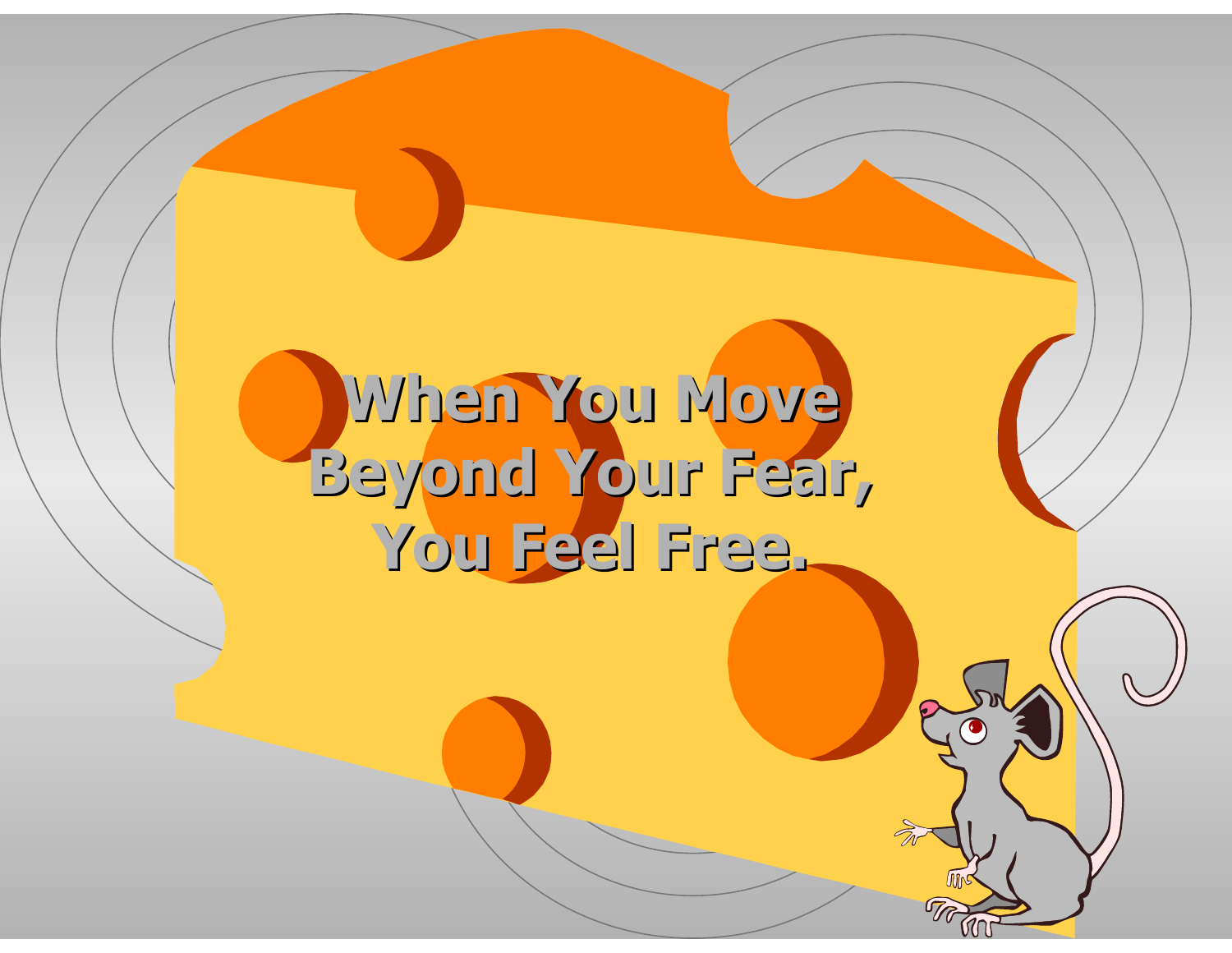To make things even better, Haw started to paint a picture in his mind again. He saw himself in great realistic detail, sitting in the middle of a pile of all his favorite cheesesfrom Cheddar to Brie! He saw himself eating the many cheeses he liked, & he enjoyed what he saw.

The more clearly he saw the image of himself enjoying New Cheese, the more real & believable it became. He wrote: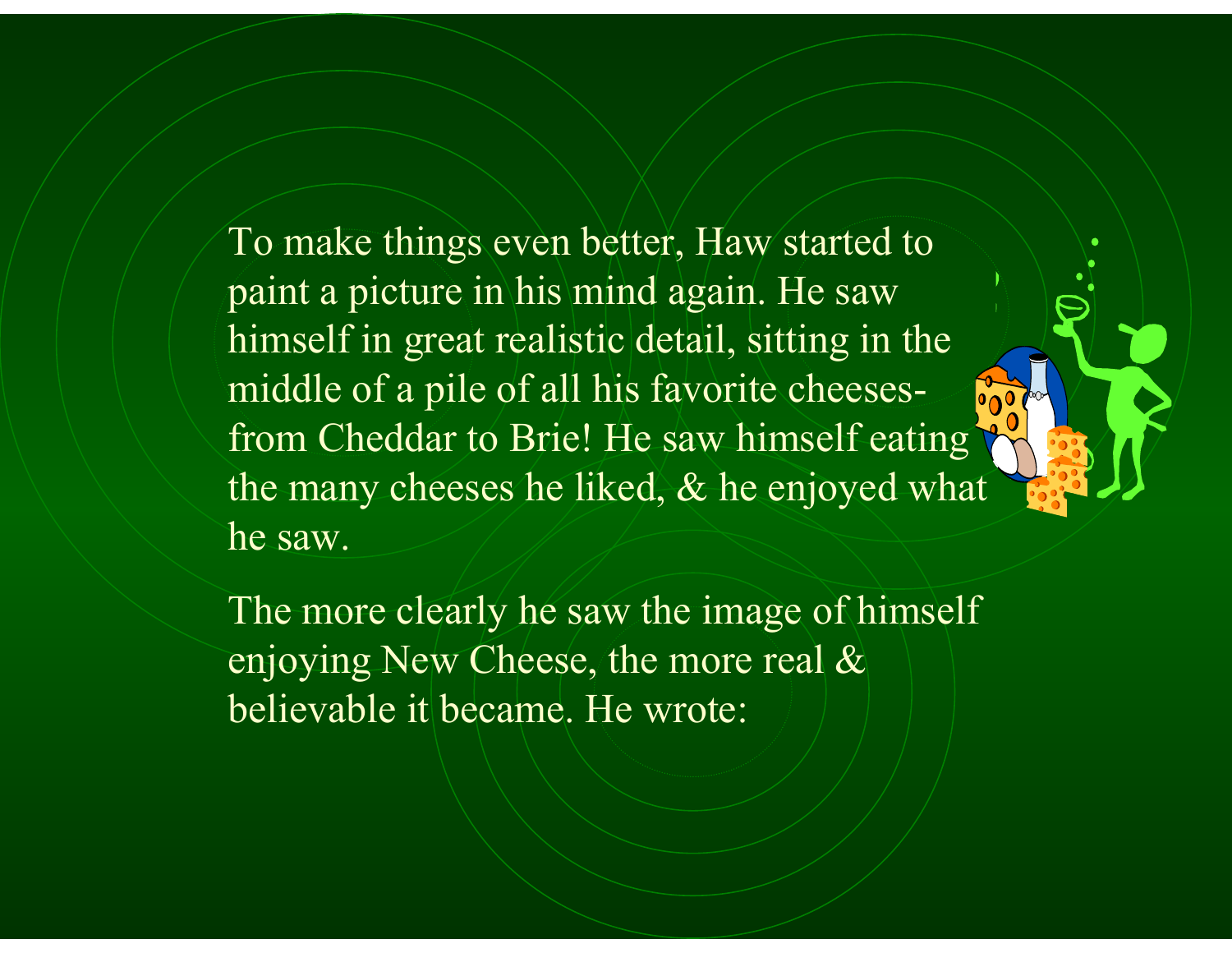#### **Imagining Myself Imagining Myself Enjoying New Enjoying New Cheese, Even Before Cheese, Even Before I Find It, Leads Me I Find It, Leads Me To It.**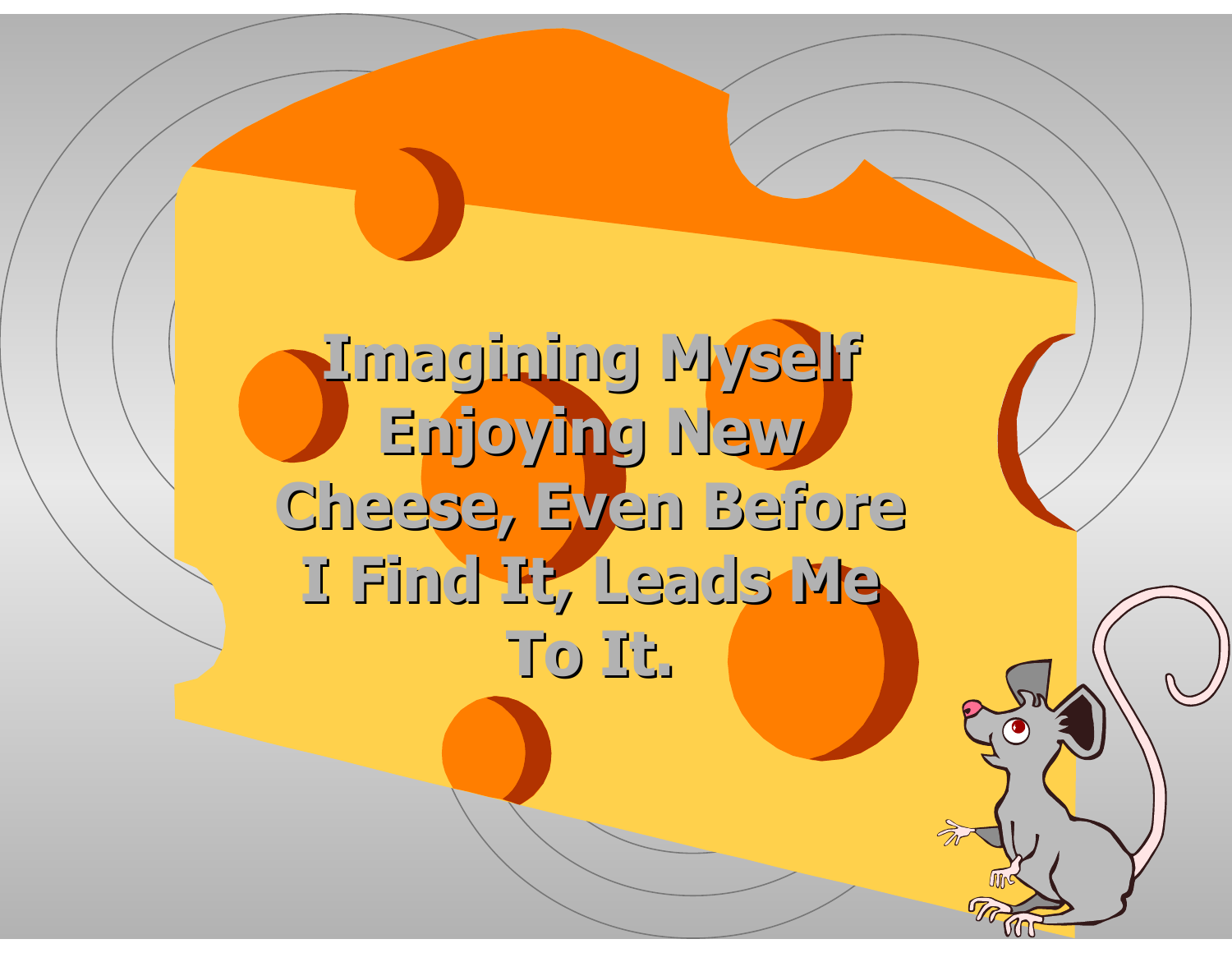Haw wondered why he had always thought that a change would lead to something worse. Now he realized that change could lead to something better.

Then he raced through the Maze with greater strength & agility. Until he found bits of New Cheese. He entered the Cheese Station but it was empty. Someone had already been there.

He stopped  $\&$  wrote on the wall: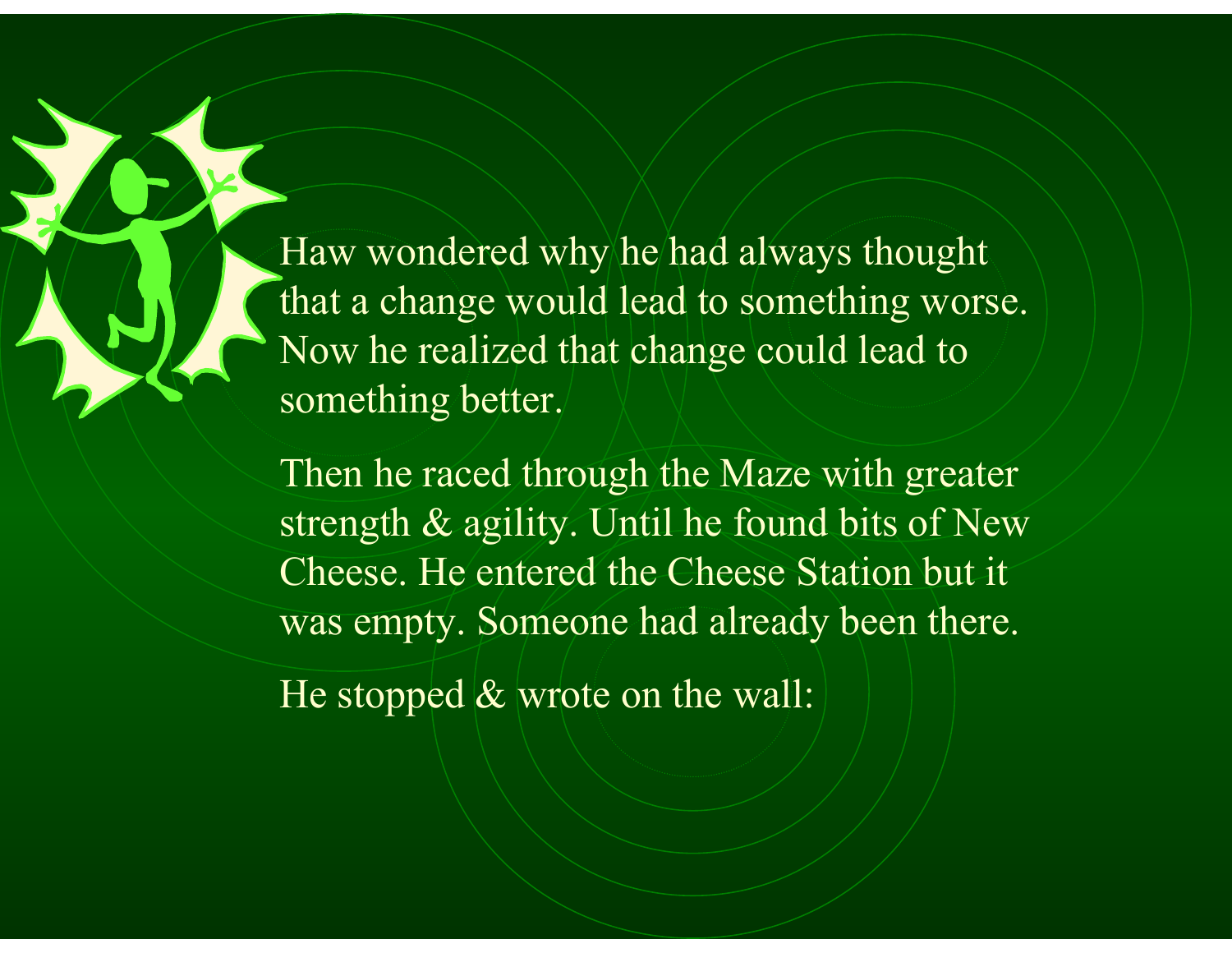**The Quicker You Let The Quicker You Let Go Of Old Cheese, Go Of Old Cheese, The Sooner you Find The Sooner you Find New Cheese. New Cheese.**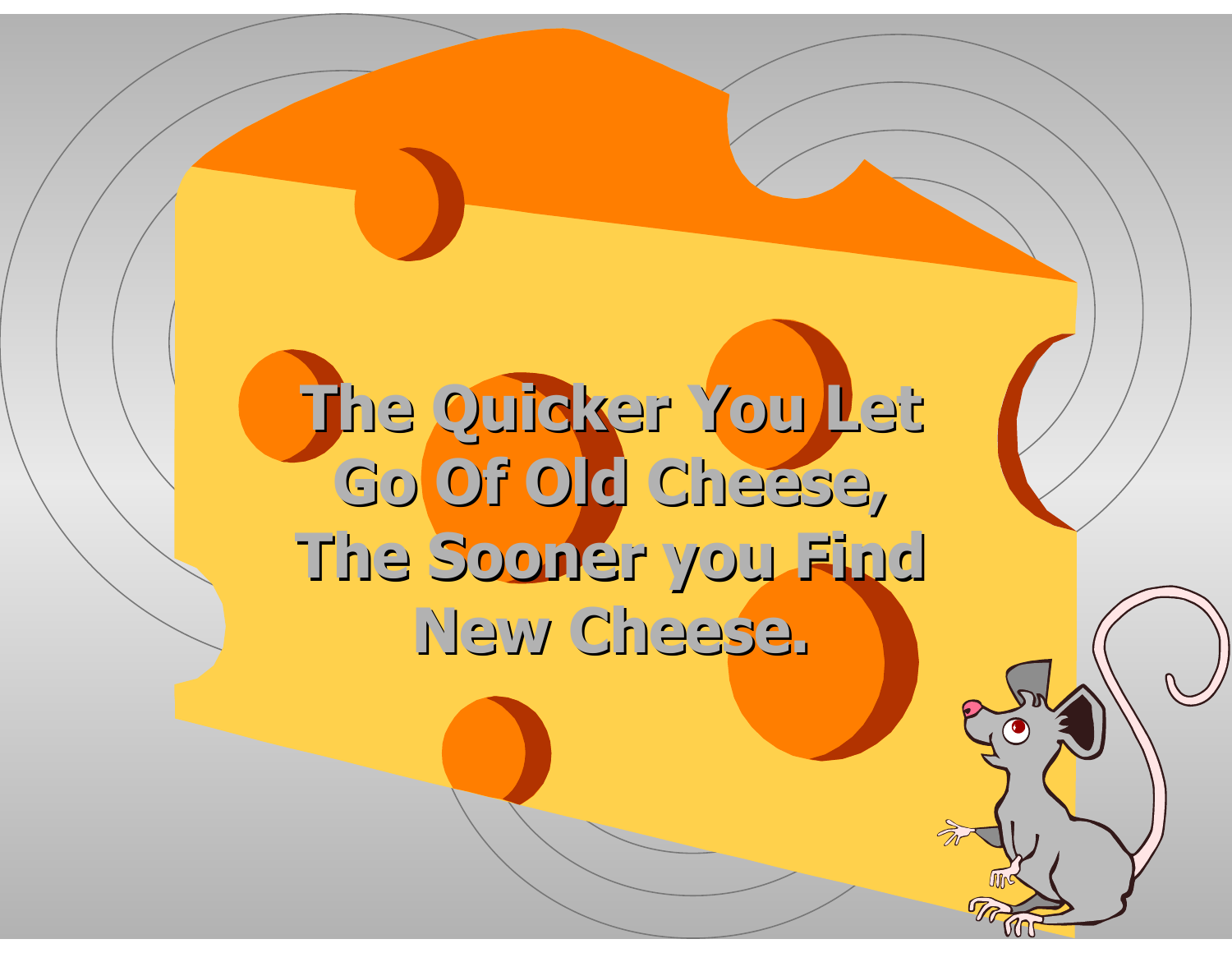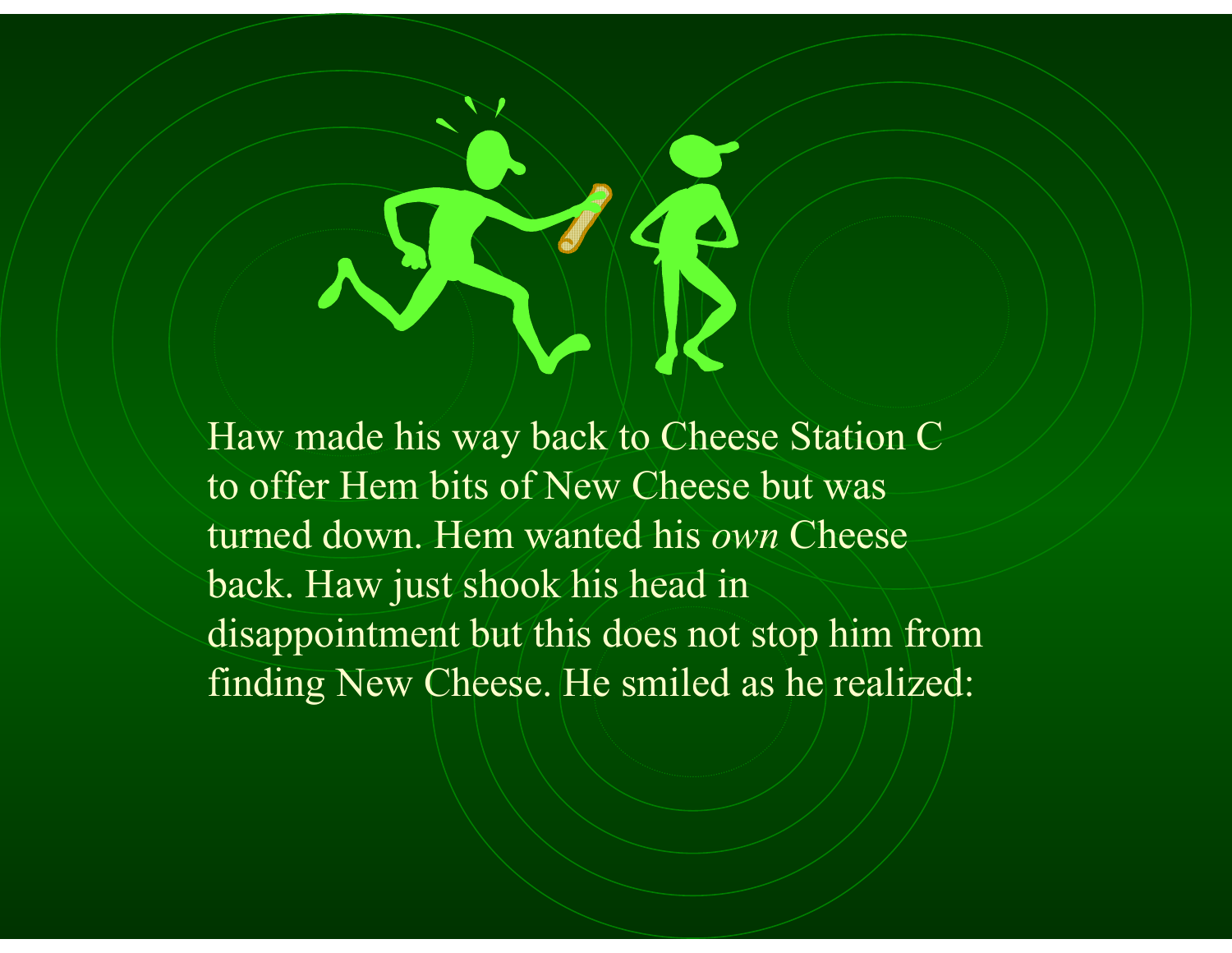**It Is Safer To Search It Is Safer To Search In The Maze Than Remain In The Remain In The Cheeseless Cheeseless Situation. Situation.**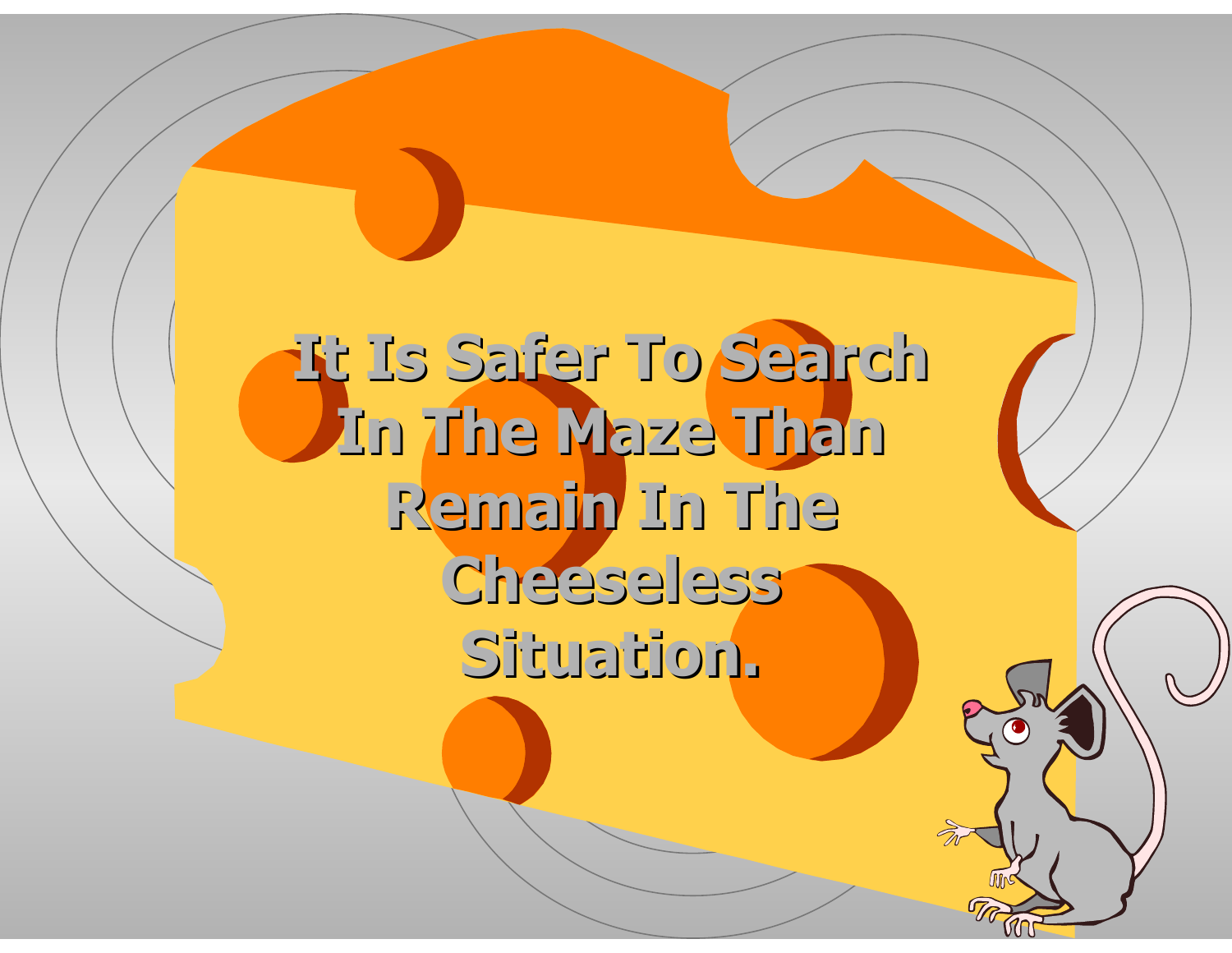Haw realized again, that what you are afraid of is never as bad as what you imagine. The fear you let build up in your mind is worse than the situation that actually exists.

He realizes it was natural for change to continually occur, whether you expect it or not. Change could surprise you only if you didn't expect it & weren't looking for it.

When he realized he had changed his beliefs, he paused to write on the wall: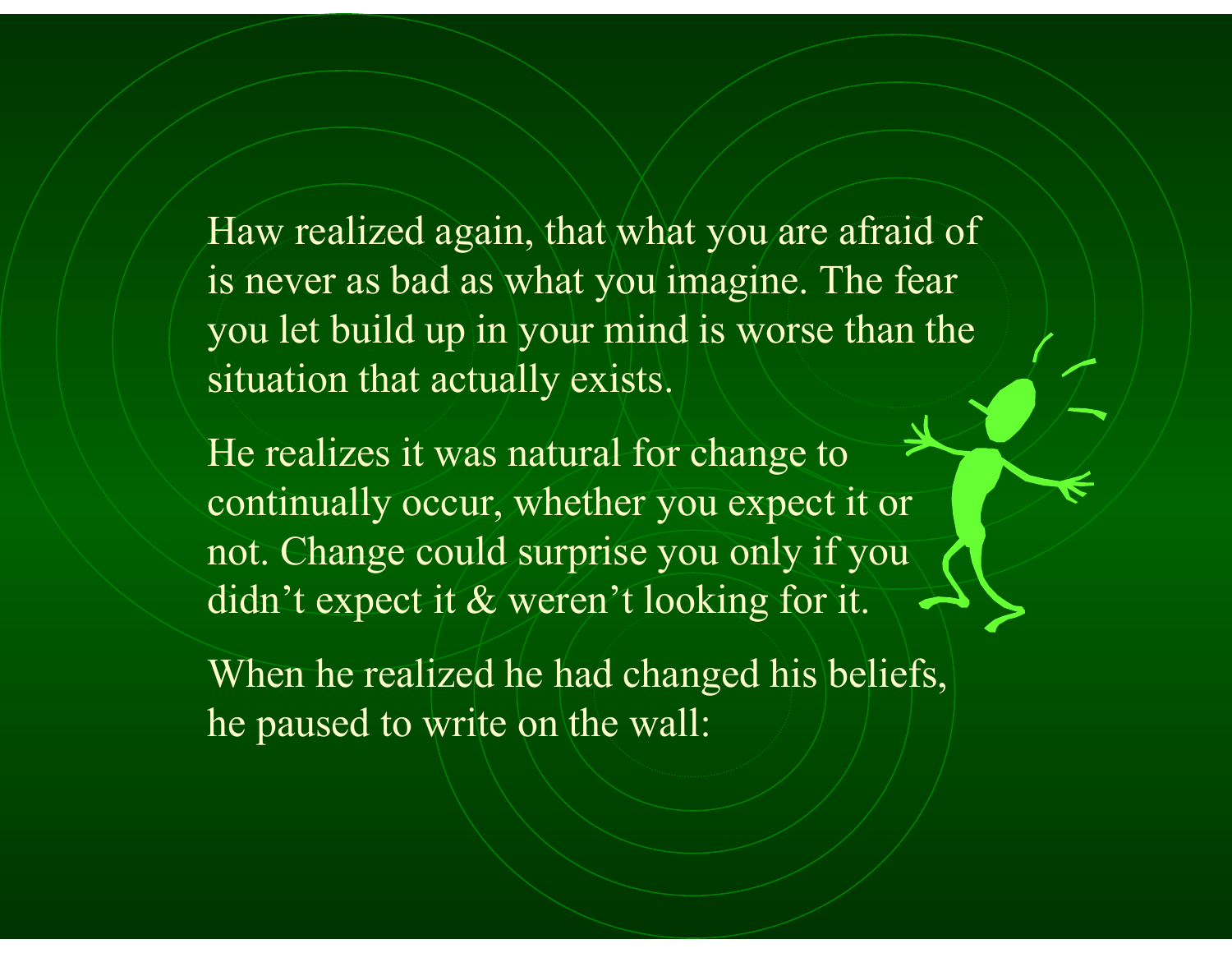### Old Beliefs Do Not **Lead You To New Lead You To New Cheese. Cheese.**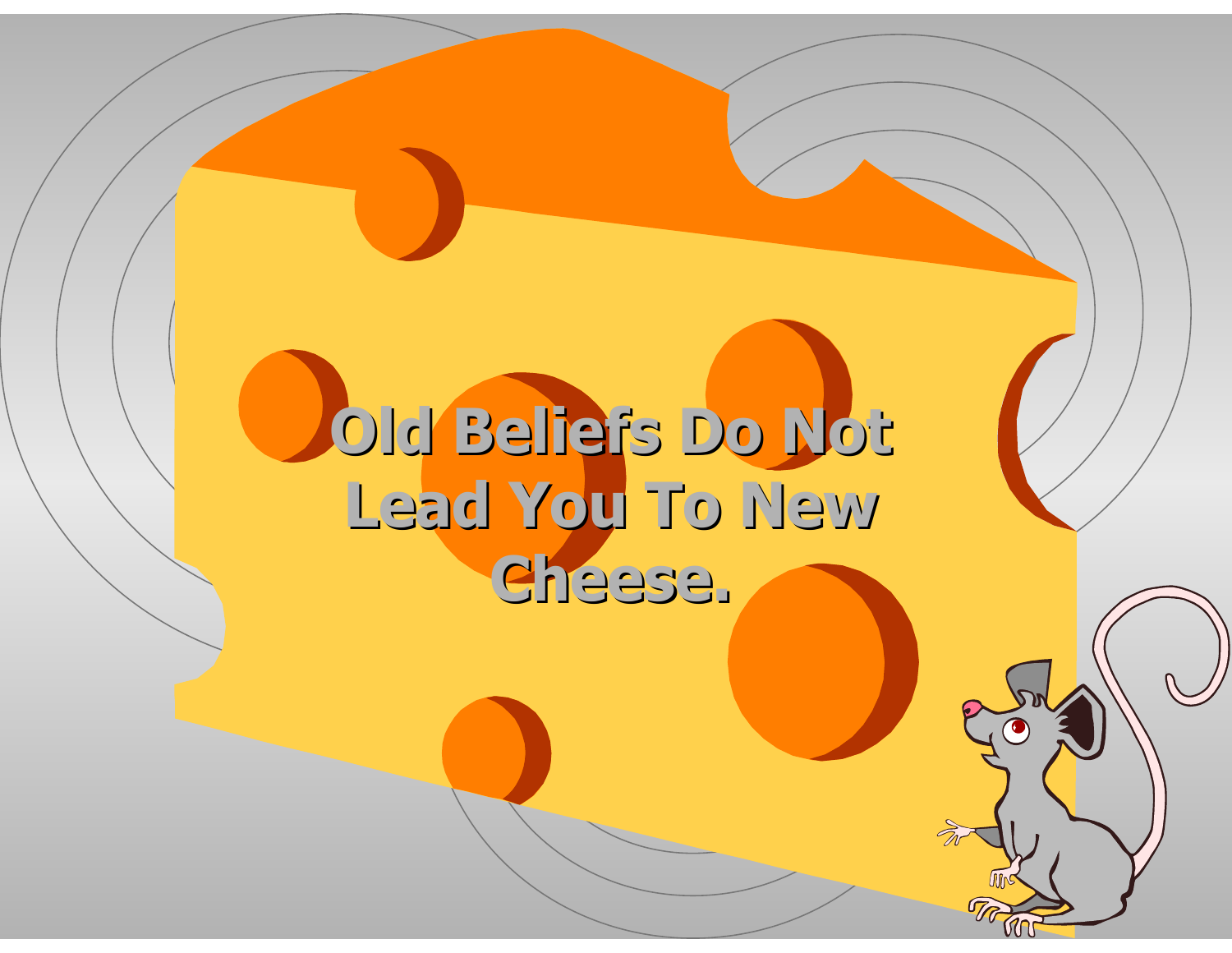Haw now realized that his new beliefs were encouraging him to behave in a new way. He was behaving differently from the way he had when he had kept returning to the same cheeseless station.

It all depends on what you choose to believe. He wrote on the wall: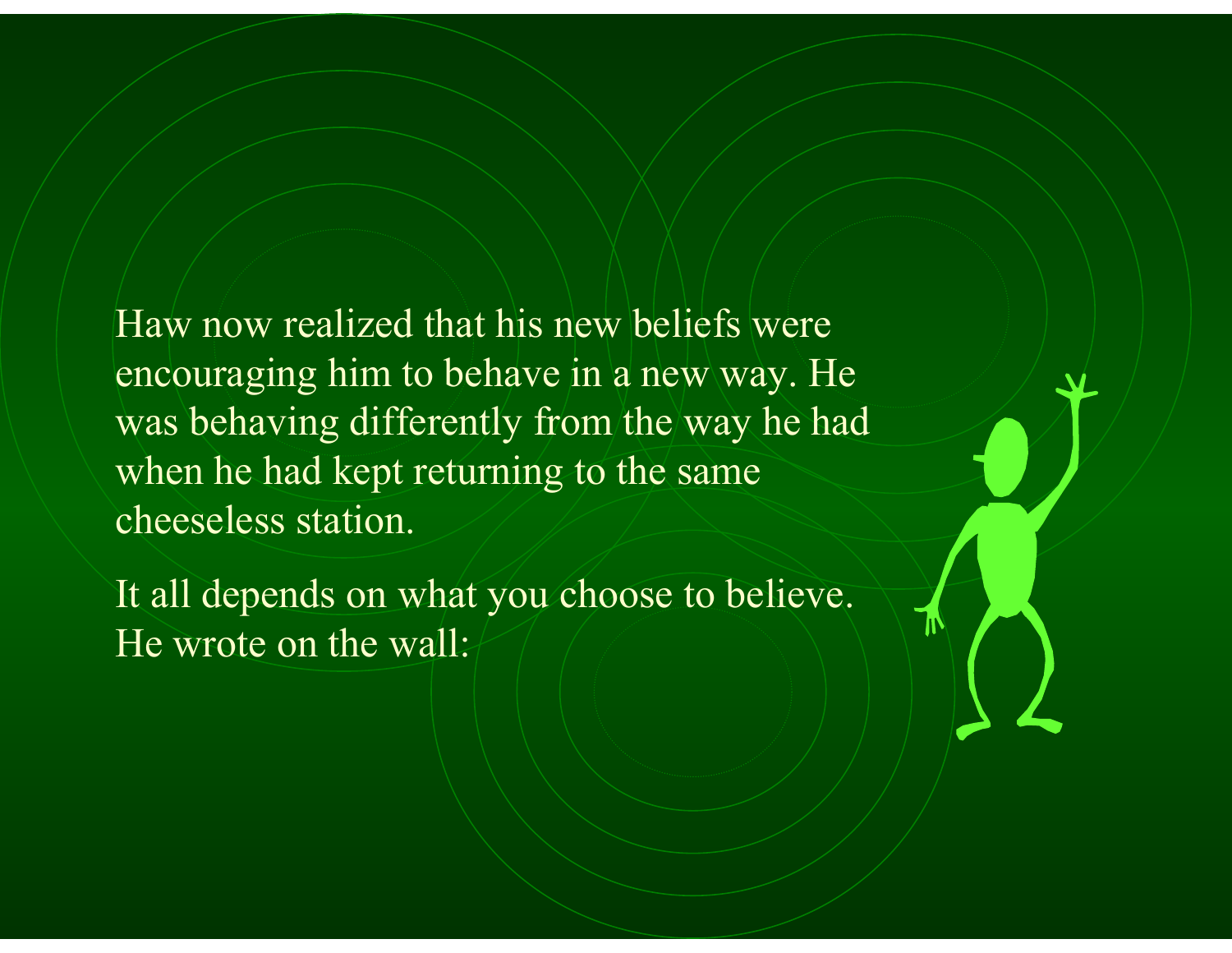**When You See That When You See That You Can Find And You Can Find And Enjoy New Cheese, Enjoy New Cheese, You Change Course. You Change Course.**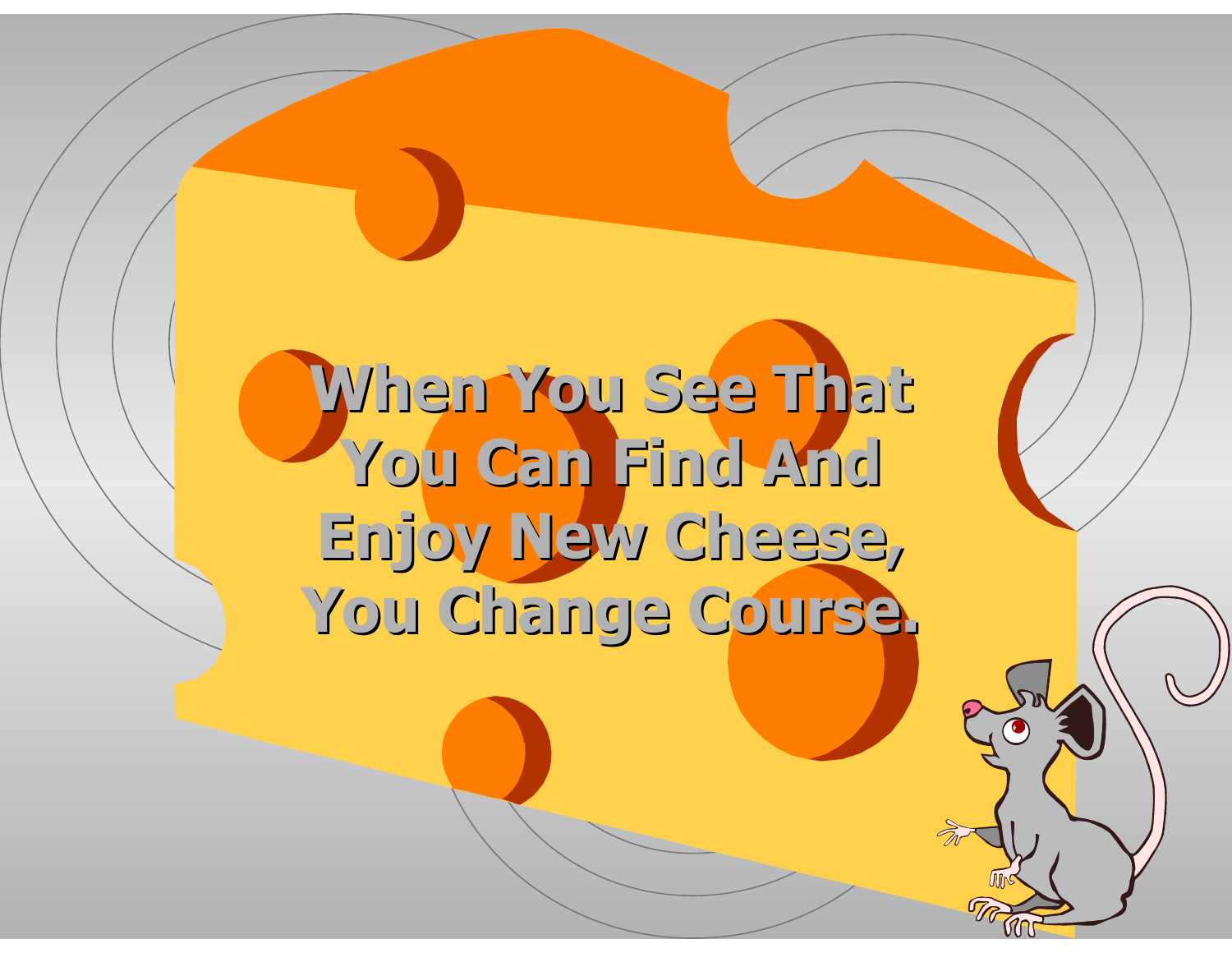Haw just hoped he was heading in the right direction. He thought about the possibility that Hem would read The Handwriting On The Wall & find his way.

He wrote on the wall what he had been thinking about for some time:

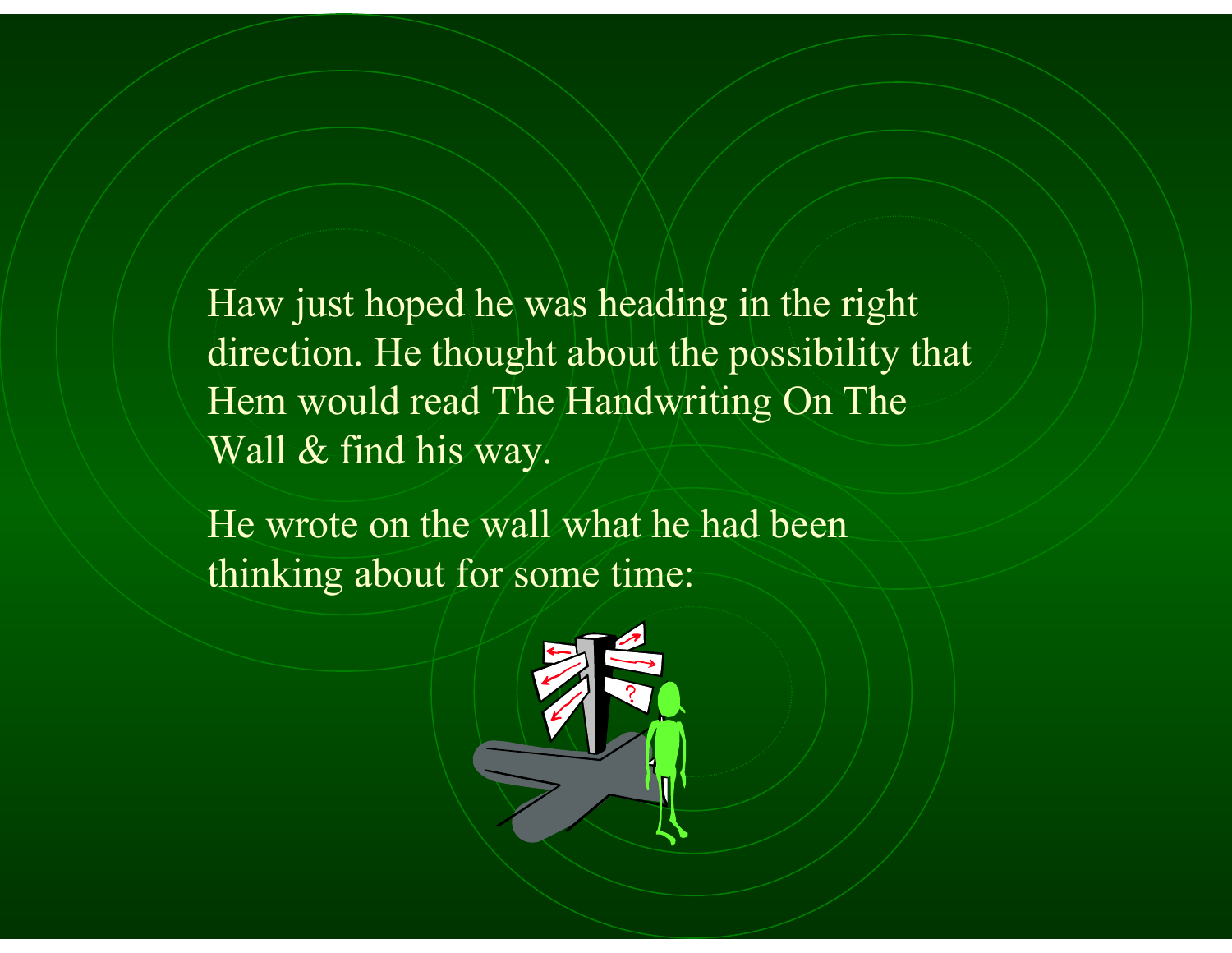**Noticing Small Noticing Small Changes Early Helps Changes Early Helps You Adapt To The You Adapt To The Bigger Changes That Bigger Changes That Are To Come. Are To Come.**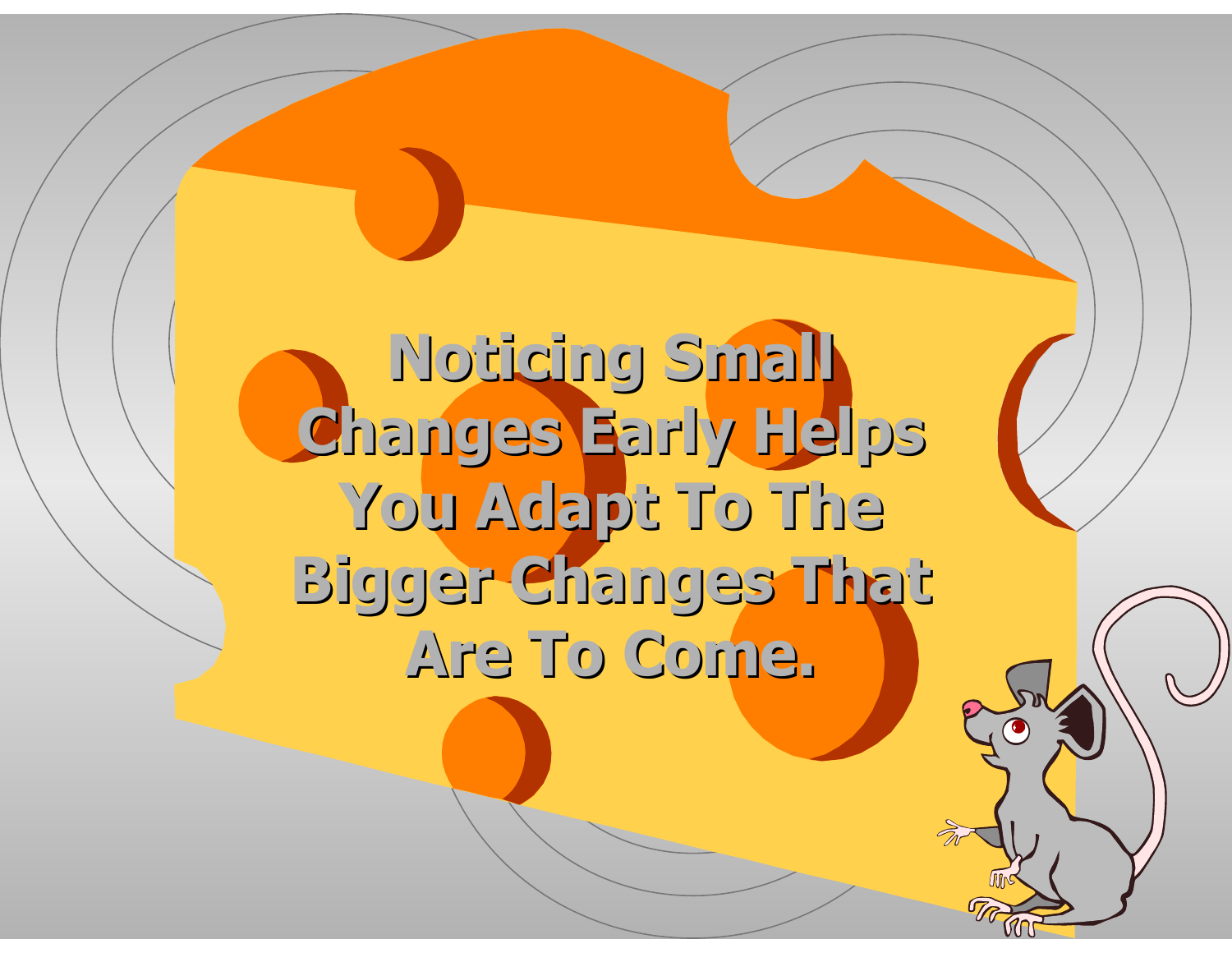He continued on through the Maze with greater strength & speed. He proceeded along a corridor that was new to him, rounded a corner, & found New Cheese at Cheese Station N where he saw the greatest supply of Cheese he had ever seen.Sniff & Scurry welcomed him.

**"Hooray for Change!" "Hooray for Change!"**

Haw wrote down a summary of what he had learned on the largest wall of Cheese Station N & smiled as he looked at what he had learned: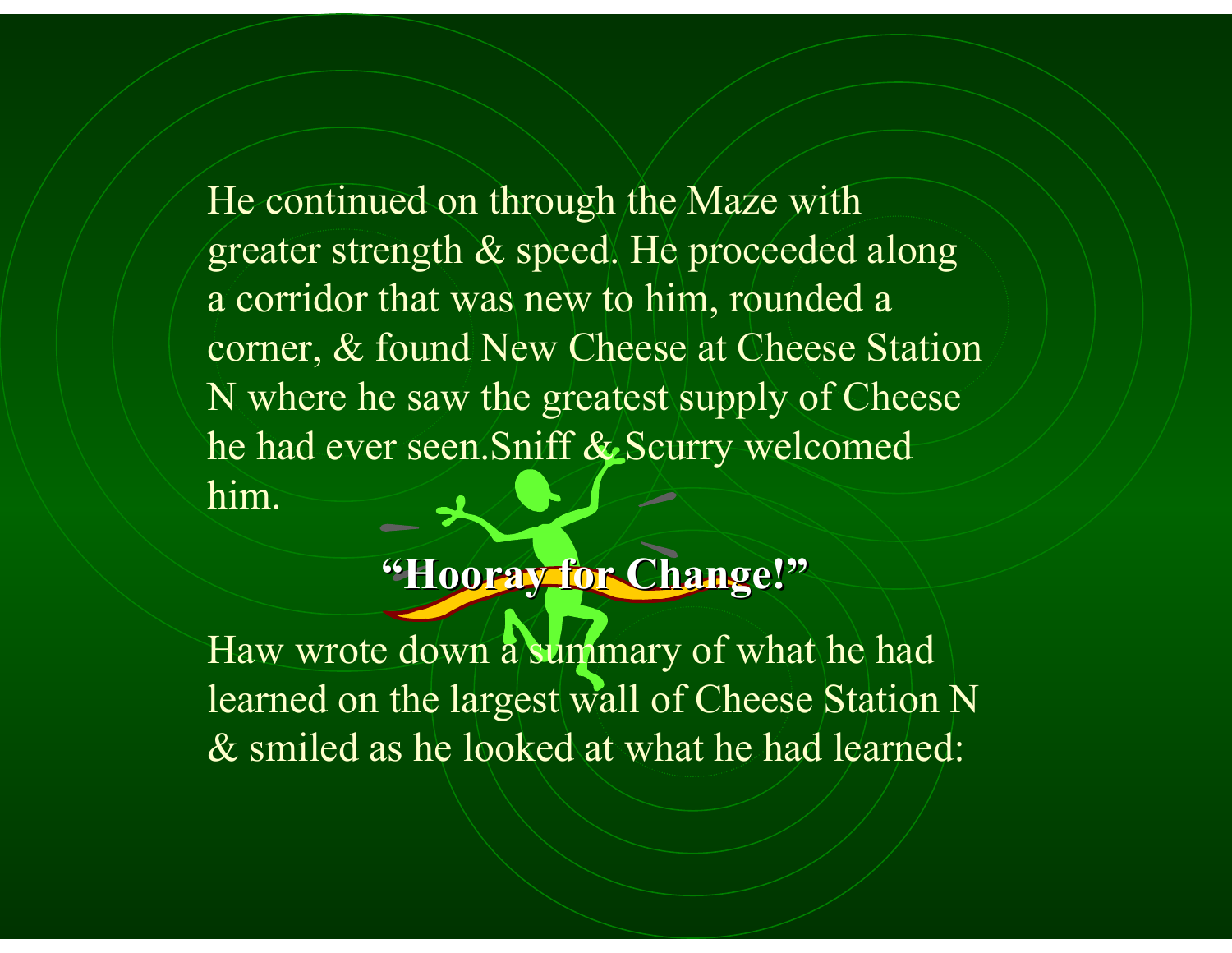#### **THE HANDWRITING ON THE WALL THE HANDWRITING ON THE WALL**

*Change Happens Change Happens Anticipate Change Anticipate Change Monitor Change Monitor Change Adapt To Change Quickly Adapt To Change Quickly Change Enjoy Change ! Enjoy Change ! Be Ready To Change Quickly & Enjoy Be Ready To Change Quickly & Enjoy It Again. It Again.*

 $\bigcirc$